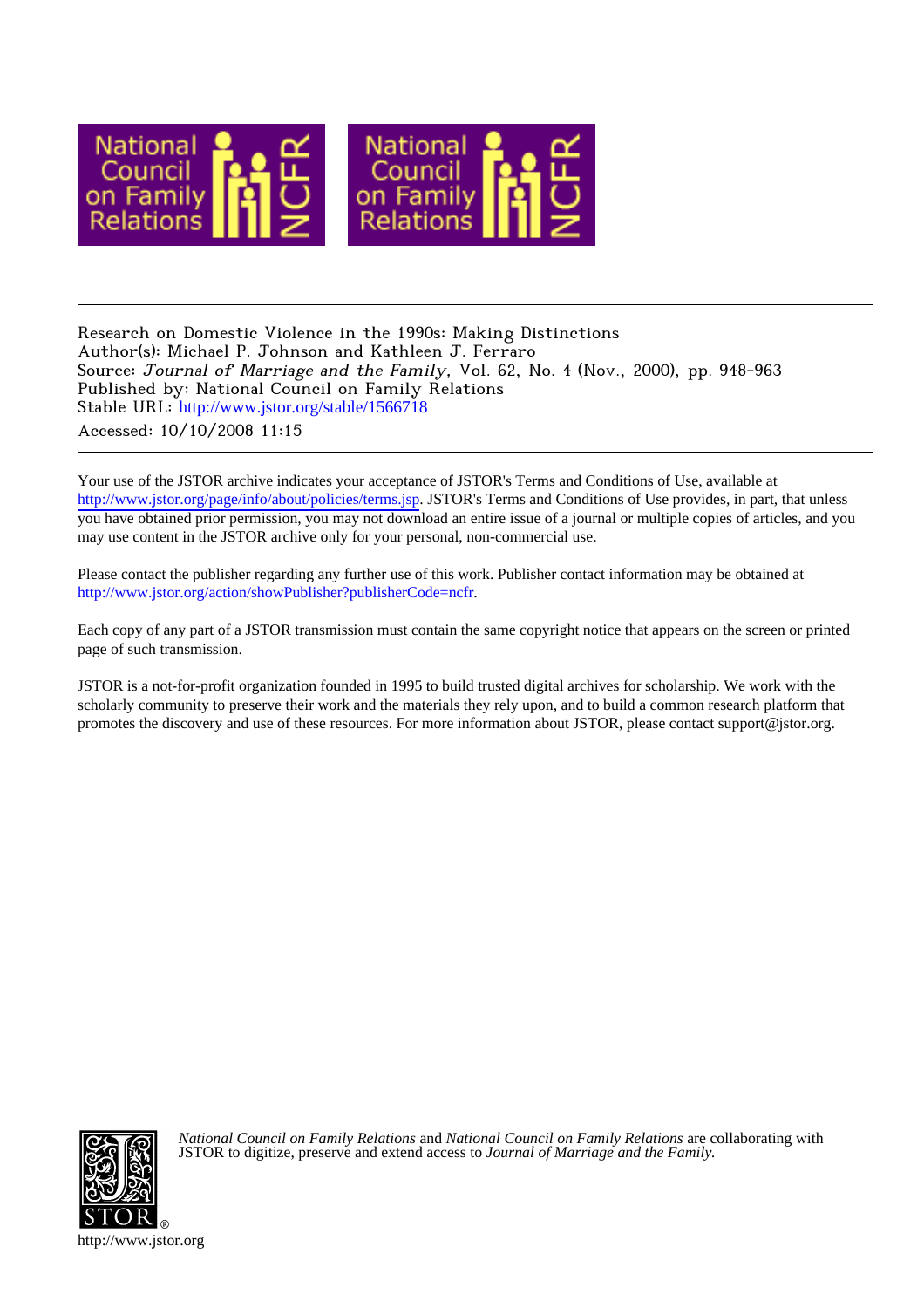**MICHAEL P. JOHNSON Pennsylvania State University** 

**KATHLEEN J.FERRARO Arizona State University\*** 

# **Research on Domestic Violence in the 1990s: Making Distinctions**

**This review of the family literature on domestic violence suggests that two broad themes of the 1990s provide the most promising directions for the future. The first is the importance of distinctions among types or contexts of violence. Some distinctions are central to the theoretical and practical understanding of the nature of partner violence, others provide important contexts for developing more sensitive and comprehensive theories, and others may simply force us to question our tendency to generalize carelessly from one context to another. Second, issues of control, although most visible in the feminist literature that focuses on men using violence to control "their" women, also arise in other contexts, calling for more general analyses of the interplay of violence, power, and control in relationships. In addition to these two general themes, our review covers literature on coping with violence, the effects on victims and their children, and the social effects of partner violence.** 

**She wandered the streets, looking in shop windows. Nobody knew her here. Nobody knew what he did when the door was closed. Nobody knew.** 

**(Brant, 1996, pp. 281)** 

**Department of Sociology, 211 Oswald Tower, University Park, PA 16802 (mpj@psu.edu).** 

**\*Women's Studies, Box 873404, Arizona State University, Tempe, AZ 85287-3404.** 

**Key Words: battering, domestic violence, partner violence.** 

**In everyday speech and even in most social science discourse, "domestic violence" is about men beating women. It is estimated that somewhere in the neighborhood of two million women in the United States are terrorized by husbands or other male partners who use violence as one of the tactics by which they control "their woman." Most of the literature on domestic violence is about men controlling women in intimate relationships through the use of violence. This is not, however, the only form of violence between adult or adolescent partners in close relationships, and our review will therefore cover "partner violence" in a broad range of couple relationships, including the marital, cohabiting, and dating relationships of same-gender and opposite-gender couples.** 

**Our reading of the literature on partner violence has led us to the conclusion that two broad themes of the 1990s provide the most promising directions for the future. The first theme is about the importance of making distinctions. Partner violence cannot be understood without acknowledging important distinctions among types of violence, motives of perpetrators, the social locations of both partners, and the cultural contexts in which violence occurs. We will argue that it is difficult to find a question about partner violence for which these distinctions are not relevant and that our ability to draw firm conclusions and to develop effective policies is broadly handicapped by a failure to make distinctions among types of partner violence.**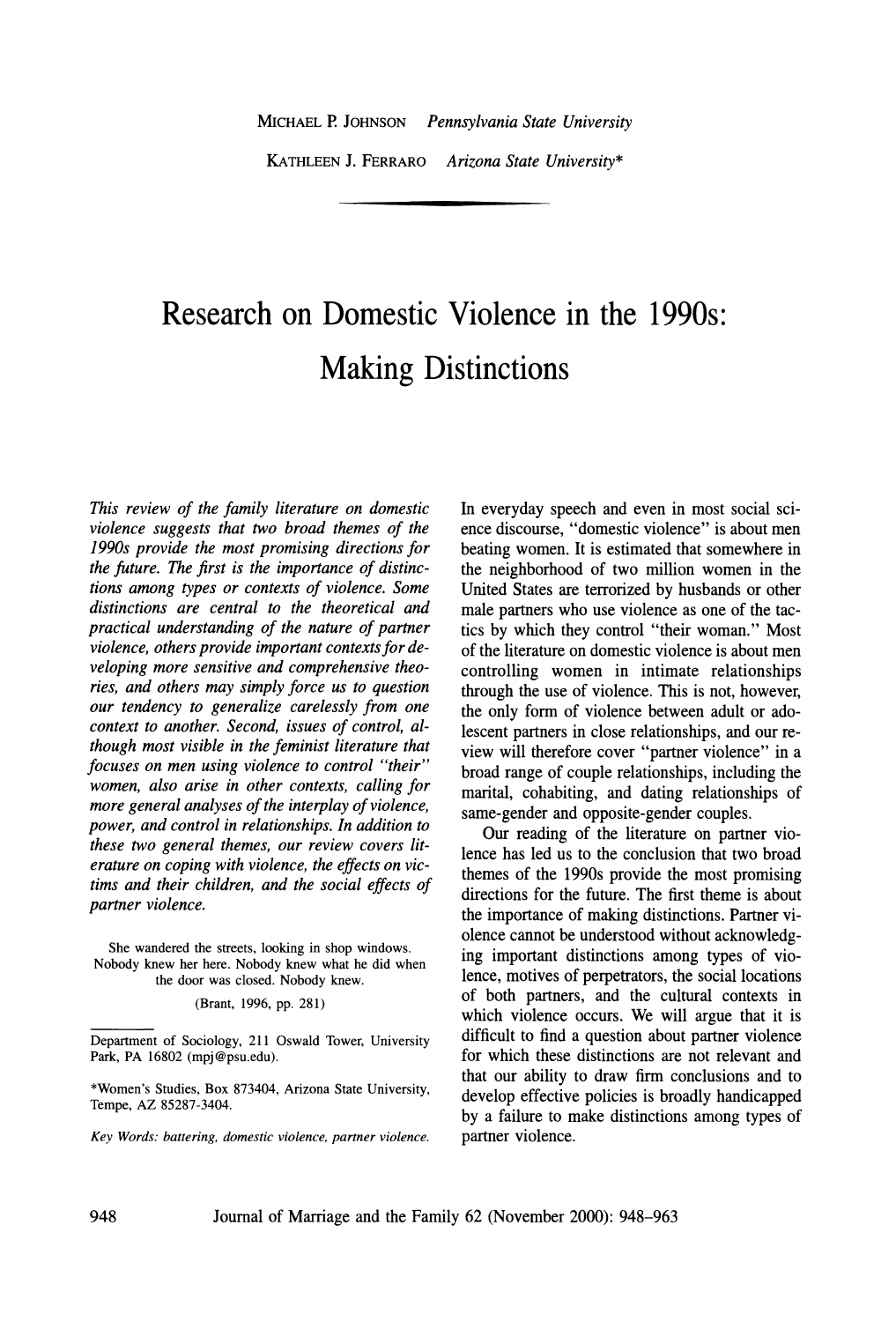**Control, the second promising theme, is most visible in the feminist literature, which has argued that partner violence is primarily a problem of men using violence to maintain control over "their women," a control to which they feel they are entitled and that is supported by a patriarchal culture. We would agree that "domestic violence" or "battering" as it is generally understood by professionals and by the public is primarily a problem of heterosexual male control of women partners. Nonetheless, battering does happen in gay male couples and in lesbian couples, and some heterosexual women do physically assault their male partners and there are forms of partner violence that are quite different from the systematic violence that we call battering.** 

## **THE CENTRALITY OF DISTINCTIONS**

# **Types of Violence Against Partners**

**One of the clearest illustrations of the importance of making distinctions among types of violence arose in the context of the long-standing debate about "battered husbands," and the alleged gender symmetry of partner violence. Johnson (Johnson, 1995, 2000a) argued that at the relationship level, one can distinguish four major patterns of partner violence, which he called "common couple violence" (CCV), "intimate terrorism" (IT), "violent resistance" (VR), and "mutual violent control" (MVC). The distinctions are based not on behavior in a single incident, but on more general patterns of control exercised across the many encounters that comprise a relationship, patterns that are rooted in the motivations of the perpetrator and his or her partner.** 

**Common couple violence. The first type of partner violence identified by Johnson is that which is not connected to a general pattern of control. It arises in the context of a specific argument in which one or both of the partners lash out physically at the other. In a series of empirical papers, Johnson has demonstrated that CCV (compared to IT) has a lower per-couple frequency, is not as likely to escalate over time, is not as likely to involve severe violence, and is more likely to be mutual (Johnson, 1998, 2000a, 2000b). He also has shown that virtually all of the violence in a general sample is CCV, suggesting that research using such samples may be relevant only to this type of partner violence.** 

**Intimate terrorism. The basic pattern in IT is one of violence as merely one tactic in a general pattern of control. The violence is motivated by a wish to exert general control over one's partner. IT involves more per-couple incidents of violence than does CCV, is more likely to escalate over time, is less likely to be mutual, and is more likely to involve serious injury. Nonetheless, IT is not merely "severe violence," as defined in much of the literature. There is considerable variability of severity in both CCV and IT, with some CCV involving homicides and some IT involving a rather low level of violence (Johnson, 2000a). The distinguishing feature of IT is a pattern of violent and nonviolent behaviors that indicates a general motive to control.** 

**The controlling behaviors of IT often involve emotional abuse (Follingstad, Rutledge, Berg, Hause, & Polek, 1990). Kirkwood (1993) provided detailed insights into the processes of emotional abuse that can gradually alter women's views of themselves, their relationships, and their place in the world. Chang's (1996) detailed accounts of psychological abuse also illustrate the processes through which women become demoralized and trapped in abusive relationships. Renzetti's work (1992) on battering in lesbian relationships demonstrates that emotional abuse is not the sole prerogative of men.** 

**Violent resistance. We prefer the term "violent resistance" over "self-defense," because "selfdefense" has meanings that are defined (and changing) in the law. Given that the issue of VR has been central to the debate about the gender asymmetry of partner violence and that there is considerable discussion of the "battered woman" self-defense plea in the law, research on the general dynamics of VR is surprisingly meager. One might almost think from the literature that the only women who fight back are the ones who kill their partners (Browne, Williams, & Dutton, 1999; Roberts, 1996). Johnson (2000a) reported that VR is perpetrated almost entirely by women, but he presented no detailed analysis of its characteristics. There is some evidence elsewhere regarding the immediate dangers of VR (Bachman & Carmody, 1994), and Jacobson & Gottman (1998, see pages 160-162) viewed VR as one important indicator that a woman will soon leave her abusive partner. It is time that we give more research attention to the incidence and nature of VR in partner violence.**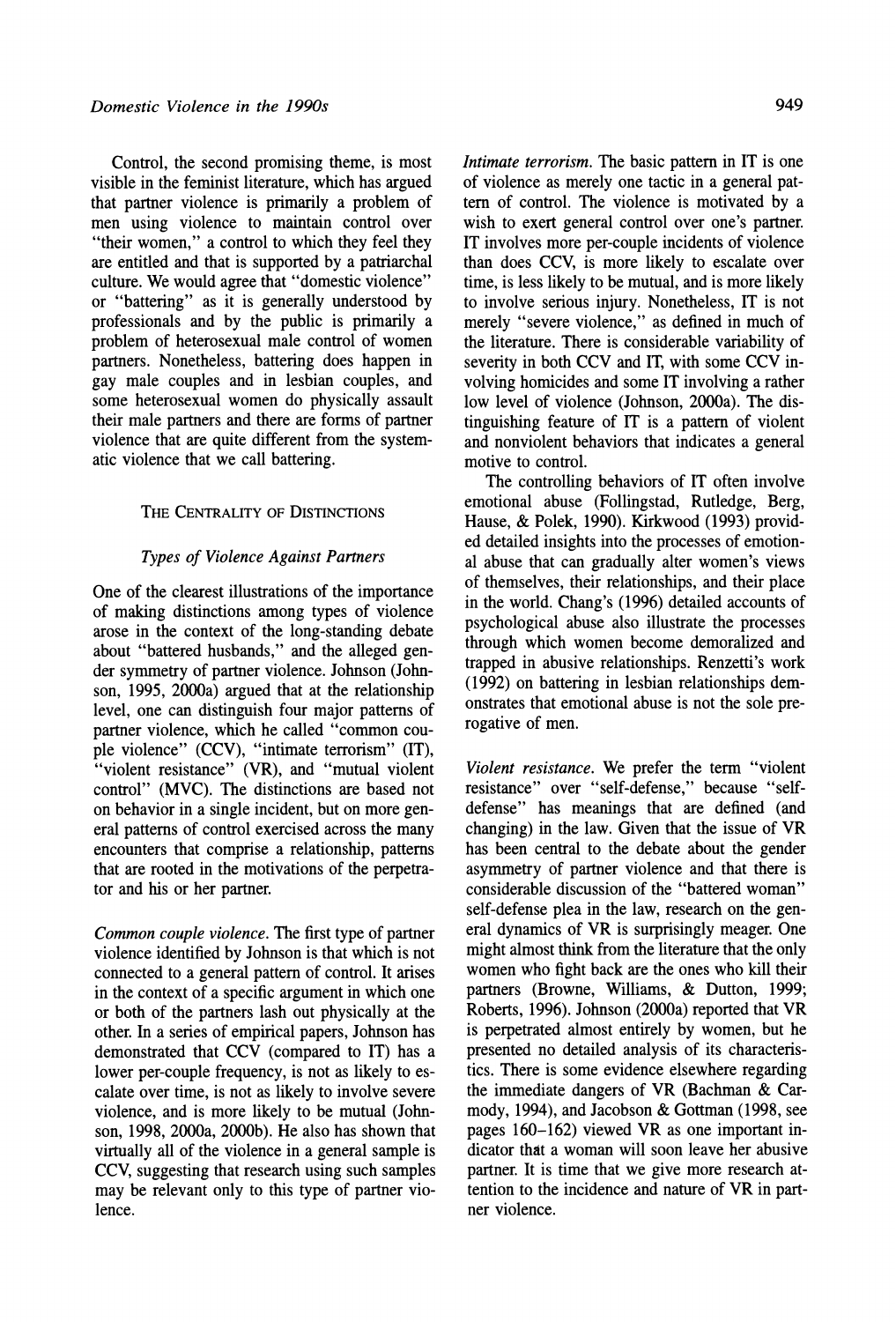**Mutual violent control. Johnson (1999, 2000a) identified a couple pattern in which both husband and wife are controlling and violent, in a situation that could be viewed as two intimate terrorists battling for control. The pattern seems to be rare and we know little about it, but it raises questions again about the importance of distinctions. Until recently the literature on mutual violence was either framed in terms of "self-defense" or "mutual combat," (Saunders, 1988), but the little we do know about VR, MVC, and mutual violence in CCV suggests a need for much more focused research on what it means when both partners in a relationship are violent.** 

**General implications. We have given these distinctions considerable attention because in our review we found our understanding of the literature to be improved by making distinctions among types of violence. For example, the marital violence literature is rife with studies that claim to show that partner violence is gender symmetric, if not perpetrated more often by women than by men, continuing to leave readers of this literature with the impression that men and women are equally abusive. Almost all of these studies, however, use the sort of general heterosexual sample in which aggregated violence only appears to be gender symmetric because it lumps together IT, which is essentially perpetrated by men; CCV, which is perpetrated slightly more often by men than by women; and VR, which is clearly perpetrated more often by women than by men (Johnson, 2000b). Similarly, Macmillan and Gartner (1999) demonstrated the centrality of such distinctions in causal research. They found three qualitatively distinct forms of spousal violence against women, two of which they identified with CCV and IT. When they used these classes as dependent variables in multivariate analyses, the models for CCV and IT were clearly different.** 

# **Types of Perpetrators**

**We see a major convergence in the many attempts to develop typologies of male batterers, suggesting three types: one involved in CCV and two types of perpetrators of IT.** 

**Holtzworth-Munroe and Stuart (1994) referred to these types as "family-only," "generally-violent-antisocial," and "dysphoric-borderline." It appears to us that the family-only type may involve primarily CCV because they were described by the authors as involved in "the least severe** 

**marital violence and ... the least likely to engage in psychological and sexual abuse" (p. 481). The other types (whom we see as involved in IT) come to their terrorism through two quite different developmental histories and psychological profiles, one type broadly sociopathic and violent, the other deeply emotionally dependent on their relationship with their partner (see also Dutton, 1995).** 

**The types identified by Jacobson and Gottman (1998) in a sample of men that seems to include only intimate terrorists bear a striking similarity to generally-violent-antisocials and dysphoric-borderlines. The sample of couples they studied had identified themselves as involved in violent relationships, and Jacobson and Gottman reported that practically all of the men were emotionally abusive (p. 155) in addition to being violent. The Jacobson and Gottman research is unique in that in addition to being interviewed, observed, and given psychological tests, the couples were monitored physiologically during arguments in the laboratory. One group of men (labeled memorably as "cobras") exhibited a "cold" physiology even in the heat of vicious verbal attacks on their partners, with heart rate and other physiological indicators that suggest a chilling internal calmness. The characteristics of this group and their personal histories resembles those of generally-violent-antisocial batterers. The second group identified by Jacobson and Gottman ("pit bulls") was more physiologically in tune with the emotional displays involved in their verbal attacks on their partner, and in other respects they resembled the dysphoric-borderline type in that they are dependent and needy. Holtzworth-Munroe and Stuart's hypotheses about the development of different types of batterers have received general empirical support in a number of empirical tests (e.g., Hamberger, Lohr, Bonge, & Tolin, 1996; Holtzworth-Munroe, Meehan, Herron, Rehman, & Stuart, in press).** 

**Types of perpetrators within types of violence. We believe that major advances in our understanding of the origins of partner violence will come from bringing together and extending the work on types of violence and types of perpetrators. These distinctions have already demonstrated their usefulness in understanding the causes of battery and in developing treatment programs for batterers (Saunders, 1996), and the Jacobson and Gottman (1998) book is an accessible and compelling demonstration of the importance of such distinctions in matters as far ranging as the childhood precur-**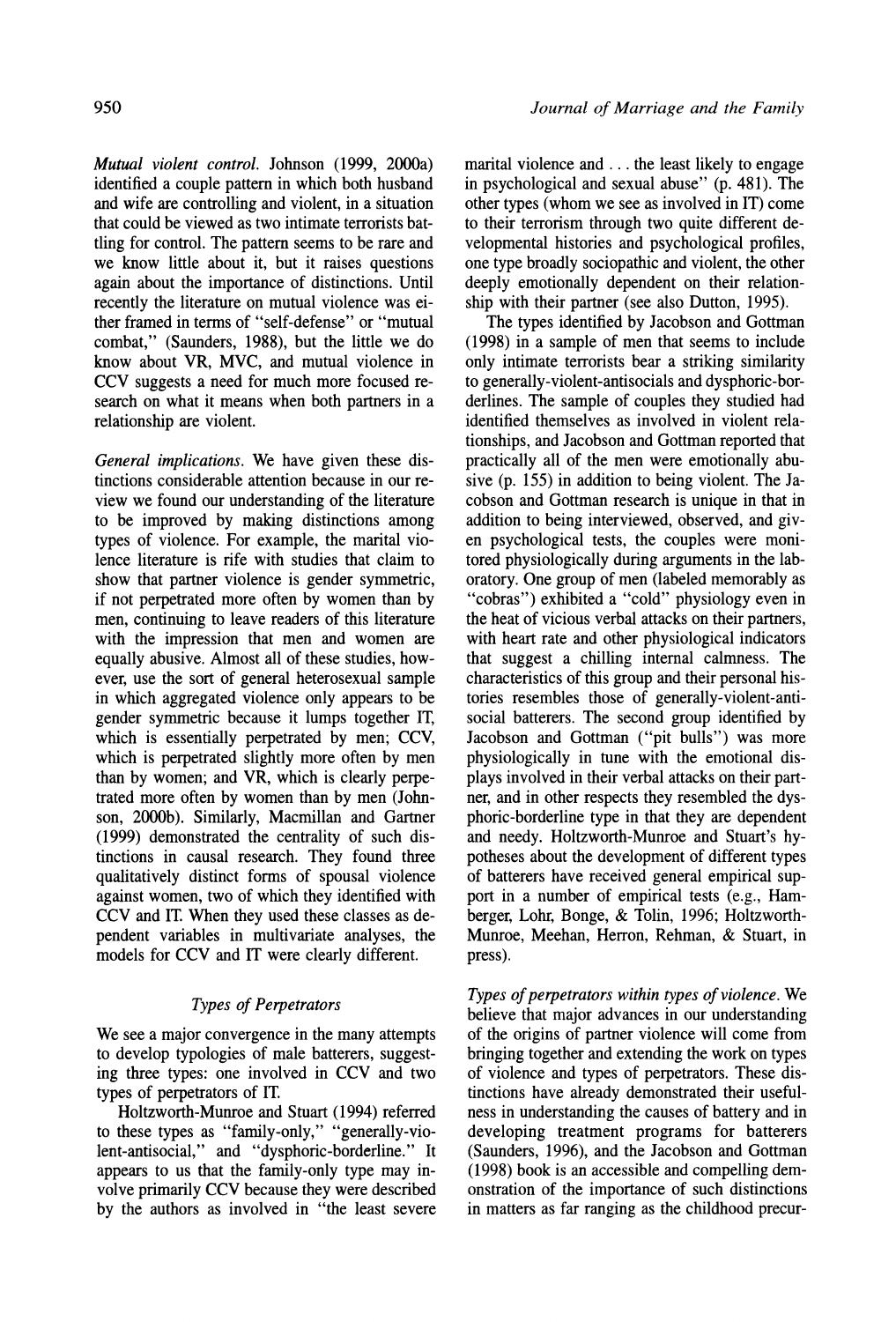**sors of partner violence, the developmental course of violent relationships, the process of escaping such relationships, and matters of public policy and intervention strategies. Most of this perpetrator work is focused on male IT, but we believe it might also be useful to attempt to develop typologies of male and female CCV perpetrators as well (Holtzworth-Munroe & Stuart, 1994; Holtz**worth-Munroe et al., in press).

#### **Types of Relationships**

**The 1990s have also seen an explosion in information about violence in different types of partner relationships. There is now a massive literature on dating and courtship violence and a growing literature on violence in cohabiting relationships. Some of this work has focused on same-gender relationships.** 

**Same-sex relationships. Although a recent issue of the Journal of Gay and Lesbian Social Services was devoted to violence within both male and female same-gender relationships (Renzetti & Miley, 1996), we still seem to know more about lesbian battering than we do about violence in gay men's relationships, in part because of the important role of the women's movement in generating research on domestic violence (Dobash & Dobash, 1992) and in part because of Claire Renzetti's (1992) groundbreaking research on lesbian relationships. Her conclusion that psychological abuse was present in all of the violent relationships that she studied, that these abusive partners were extremely threatened by their partner's efforts to establish independent friendships and activities, that jealousy was a major problem, and that power and control were major sources of conflict all suggest to us that her sample tapped into IT. Furthermore, the fact that the majority of women in Renzetti's sample (68%) indicated that their partner's dependency was a source of conflict suggests a similarity to Jacobson and Gottman's "pit bulls" and Holtzworth-Munroe and Stuart's dysphoric-borderline type. Thus, it may be possible that some variation or elaboration of the models developed with heterosexual couples can provide insight into violence in lesbian couples.** 

**Some of the most striking differences between lesbian battery and heterosexual battery have to do with links to the external environment of the relationship. Threats of "outing" women to family members or employers are common forms of psychological abuse and are of course unique to**  **same-gender couples; battered lesbians are evidently less likely to be supported by friends, who often refuse to believe that a lesbian can be an abuser; and social service workers are often unsupportive as well, assuming that only men batter their partners (Renzetti, 1992).** 

**Although the women's movement has made efforts to educate service providers and the public about lesbian battering (Elliot, 1990), specialized services are rare and research is still quite limited. We still know little about the varieties of partner violence in same-gender relationships (for example, the extent of CCV or IT). The inability to collect information from random samples means that we know almost nothing about incidence. These gaps in our knowledge are troubling not only because they leave policy makers and service providers somewhat on their own, but also because research on partner violence in diverse types of relationships could be an important source of insights into the inadequacies of our "general" theories. Both Merrill and Renzetti (Merrill, 1996; Renzetti, 1992) have pointed out aspects of partner violence in same-gender relationships that seem to fly in the face of theories developed in a heterosexual context. This may be an arena in which much can be gained in terms of the testing and revision of general theory.** 

**Dating and courtship. Research on partner violence in heterosexual dating and courtship relationships began early in the 1980s and has continued throughout the 1990s (Lloyd & Emery, 2000). Although we appear to know a good deal about what was initially a most surprising incidence of partner violence in dating relationships, this literature is as plagued by lack of distinctions as is the marital violence literature. Frequent statements in the literature that there is as much violence in these relationships as there is in marriage imply that there is as much IT, but because the data are drawn from general social surveys, they probably include only CCV.** 

**Rather than review this extensive literature here, we would simply like to point out that it has been a rich source of theoretical insight regarding partner violence. A great many of the multivariate analyses of the correlates of violence have been done in this context (Bookwala, Frieze, Smith, & Ryan, 1992; Foo & Margolin, 1995; Riggs & O'Leary, 1996; Riggs, O'Leary, & Breslin, 1990; Tontodonato & Crew, 1992; Wyatt, 1994). Stets's theoretical work on the centrality of control issues grew from her work on dating violence (Stets &**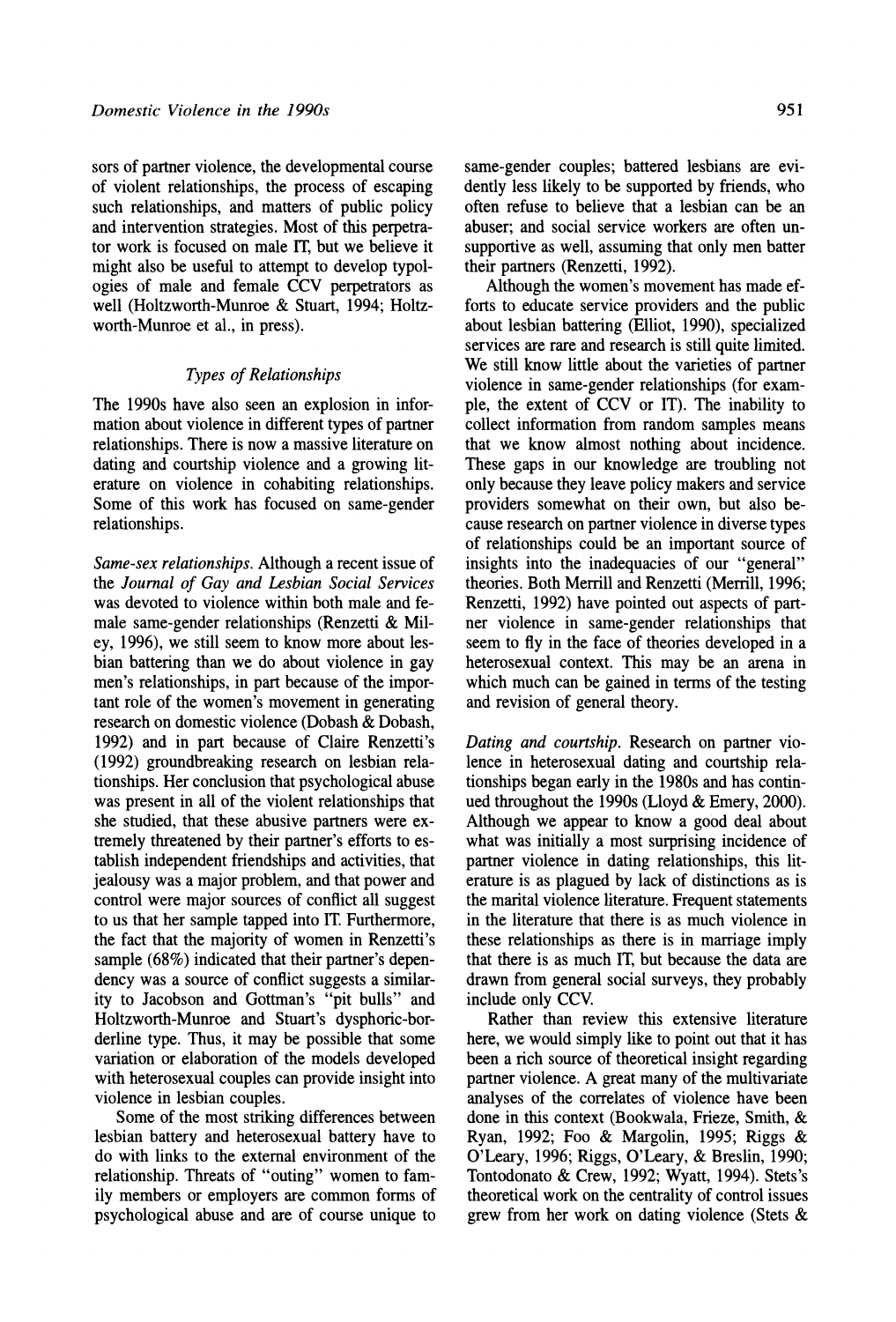**Pirog-Good, 1990), and Lloyd & Emery's (Lloyd & Emery, 2000) recent book develops a general theoretical framework for understanding physical violence in dating relationships that could be used to address partner violence in all types of relationships.** 

**Cohabitation. Serious discussion of the extent of partner violence in cohabiting relationships can be traced to Stets and Straus's (1990) puzzling finding that cohabiting couples reported more violence than did either married or dating couples, even with controls for age, education, and occupation. Recent studies in New Zealand and Canada also report a higher rate of violence in cohab**compared with dating **(Magdol, Moffitt, Caspi, & Silva, 1998), and marriage (Johnson, 1996). Although in the United States, the National Violence Against Women Survey appears to present data on cohabitation (Tjaden & Thoennes, 1999, pp. 27-29), the data actually refer to lifetime victimization of respondents who have a history of cohabitation and do not allow for easy interpretation. One possible complication in this cohabitation literature is the confounding of age, length of relationship, and marital status. In Canada, Johnson (1996, pp. 166- 168) found that the difference between married and cohabiting unions held only for couples who had been together for 3 years or less.** 

**Stets and Straus (1990) introduced three possible explanations of marital status differences: social isolation, autonomy-control, and investment. Although Stets (1991) claimed to demonstrate that social isolation "explains" the effect, the only measure of social isolation that works in her analysis is "ties to spouse," as measured by the respondents' report of the chances that they will separate. We think it makes more sense to see this as a measure of commitment to the relationship, suggesting only that low commitment is either a consequence or a cause of partner violence in cohabiting relationships. Gaertner and Foshee's (1999) data support this interpretation, showing a negative relationship between commitment and violence in dating relationships. They also reported data relevant to the investment explanation, finding that both duration of relationship and reported investment are positively related to violence, the opposite of what Stets and Straus predicted.** 

**Stets and Straus's data actually show that the pattern of more violence occurring in cohabitation than in marriage does not hold for couples in which only the man was violent (p. 240). Perhaps** 

**the pattern is relevant only to CCV. Macmillan and Gartner (1999) reported that marriage is negatively related to CCV, but positively to IT. Perhaps marriage, although not a license to hit, is for some people a license to terrorize. Once again, we see an area in which distinctions among types of violence would help to clarify matters.** 

# **Demographics, Social Location, and Identity**

**Gender. The most longstanding and acrimonious debate in the family literature involves the issue of gender symmetry of partner violence (Archer, 2000; Dobash & Dobash, 1992; Dobash, Dobash, Wilson, & Daly, 1992; Johnson, 1995; Kurz, 1989, 1993; Straus, 1990a, 1993). Although papers continue to appear regularly that claim to demonstrate that women are as violent as men in intimate relationships of one kind or another, or in one country or another, a careful assessment of the literature and a look at the few studies that do distinguish among types of violence both indicate that IT is almost entirely a male pattern (97% male in Johnson, 2000a). The evidence seems to indicate that VR is primarily perpetrated by women (Browne, Williams, et al., 1999; Cascardi & Vivian, 1995; Dobash & Dobash, 1992; Johnson, 2000a; Ogle, Maier-Katkin, & Bernard, 1995; Saunders, 1988). CCV appears to be roughly gender symmetric (56% male perpetrators in Johnson, 2000a; see also Milardo, 1998).** 

**Most studies define gender symmetry in terms of the percent of men and women who have perpetrated at least one act of violence in their relationship. To call this gender symmetry, however, is to ignore different male and female frequencies of violence and the different physical consequences of male-to-female and female-to-male violence. As for the former, Johnson (1999) showed that in 31% of the relationships involving "mutual" CCV, the husbands were clearly more frequently violent than were their wives, compared with 8% in which the wives were more frequently violent. With regard to injury, the more serious physical consequences of male-to-female violence are well-established (Brush, 1990; Sorenson, Upchurch, & Shen, 1996; Straus, 1990a, 1999; Tjaden & Thoennes, 1999).** 

**A number of studies have focused on the possibility that the causes of violence are not the same for men and women. Foo and Margolin (1995) reported in a dating context that a set of standard predictor variables explains 41% of the variance in male-to-female violence, but only 16%**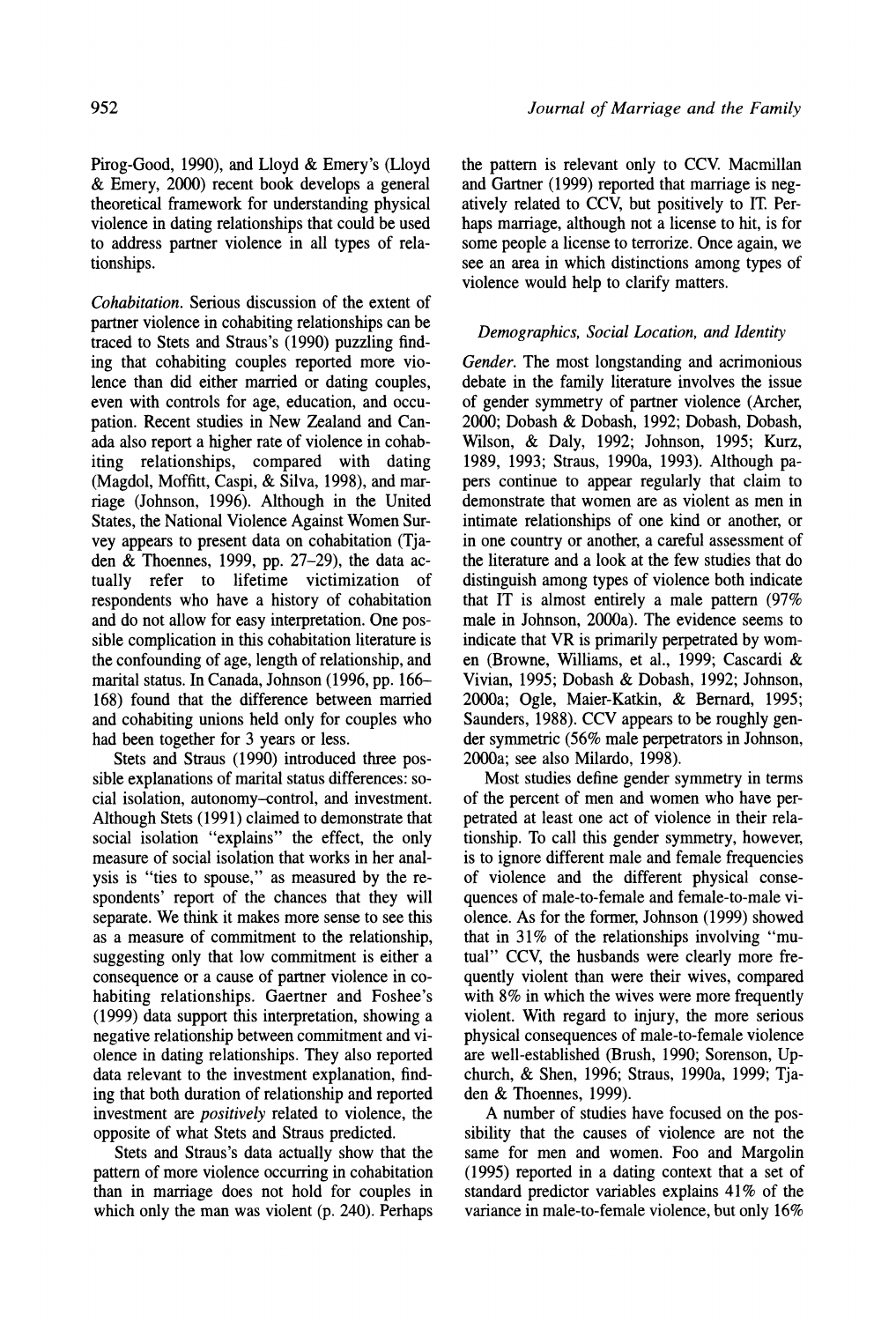**for female-to-male violence (see also Anderson, 1997).** 

**Although work on the gender symmetry issue is of interest in itself, it has also provided an important site for both methodological developments and theoretical insights into the nature of partner violence. Methodologically, the debate has prompted a number of developments, including a new version of the CTS (Straus, Hamby, Boney-McCoy, & Sugarman, 1996), a major reconsideration of the interview context of assessments of violence (Straus, 1999; Tjaden & Thoennes, 1999), and discussions of couple-data issues (Szinovacz & Egley, 1995). The debate has also generated attention to the sampling issues involved in various research designs (Johnson, 2000b; Straus, 1990a).** 

**With regard to theory, the debate has prompted Straus to consider some of the social roots of women's violence toward their male partners (Straus, 1999). He discussed factors such as women's assumption that their violence is harmless (Fiebert & Gonzalez, 1997) and that under some conditions slapping a man is an appropriately "feminine" behavior. Johnson (1995) also provided a rudimentary list of gendered causal factors in partner violence, and he argued that some combinations of them might produce CCV, whereas others produce IT. Other theoretical work of the decade that has arisen from a focus on gender includes theory focused on the broader social context (Dobash & Dobash, 1992, 1998; Straus, 1999), social construction of gender models (Anderson, 1997; Dobash & Dobash, 1998), and evolutionary models (Buss & Shackelford, 1997; Wilson & Daly, 1996, 1998). Of course, gender also is centrally implicated in the literature on gay and lesbian relationships in ways that may prompt further theoretical development as we are forced to ask ourselves which aspects of the gendering of partner violence are a function of male-female differences and which are more related to the specifically gendered nature of heterosexual relationships (Renzetti & Miley, 1996; West, 1998).** 

**Race and ethnicity in North America. Most of the earliest race and ethnicity scholarship did not give serious attention to ethnic differences in experiences of abuse or responses to it, focusing instead primarily on Black-White differences in incidence (Crenshaw, 1994). That literature has continued into the 1990s with survey research regularly indicating higher levels of partner violence among Blacks than among Whites (Anderson, 1997; Ca-** **zenave & Straus, 1990; Greenfield & Rand, 1998; Sorenson, 1996; Tjaden & Thoennes, 1999). Recent work has broadened ethnic comparisons to cover other groups, however. For example, only 13% of Asian and Pacific Islander women in the 1995-1996 National Violence Against Women Survey (Tjaden & Thoennes, pp. 22-26) reported** 

**having been physically assaulted by an intimate partner. For White women, the figure is 21%, for African Americans 26%, for American Indian and Alaska Natives 31%, and for Mixed Race 27%.** 

**There are two important questions we have to ask about these differences. First, what kind of violence are we talking about? These surveys do not make distinctions among the various types of violence discussed above. We do not know if higher incidence of violence reported in these surveys necessarily means more IT. It is more likely to be CCV. We cannot develop good theories about race differences until we make such distinctions. Second, we have to ask about the extent to which "race" differences have less to do with race and ethnicity than they do with socioeconomic status, as has been shown in National Family Violence Survey data (Cazenave & Straus, 1990). Lockheart's (1991) more recent survey of 307 African American and European American women, drawn equally from high-, middle-, and low-income brackets, found no significant racial differences in rates of violence.** 

**Beyond questions of incidence, there is now a growing literature that focuses on more institutional and cultural matters. Are the dominant social institutions addressing domestic violence effectively in various cultural and ethnic contexts? Are the services women need available in their communities? Are kin, friends, and community willing to face issues of domestic violence and to work to eliminate it? Are the psychological and social consequences the same in different groups? For example, Eng (1995) noted that acknowledgment of battering is highly shameful for many immigrant Asian women who are socialized to believe that marital failure is always the fault of a wife (see also Song, 1996). Gondolf, Fisher, & McFerron (1991) examined 5,708 Texas shelter residents and found no significant differences in the amounts of violence experienced by White, African American, and Hispanic women but did find that Hispanic women were relatively disadvantaged economically and tended to endure battering for a longer time than White and African American women. Crenshaw (1994) was one of the first scholars to identify gaps in domestic vi-**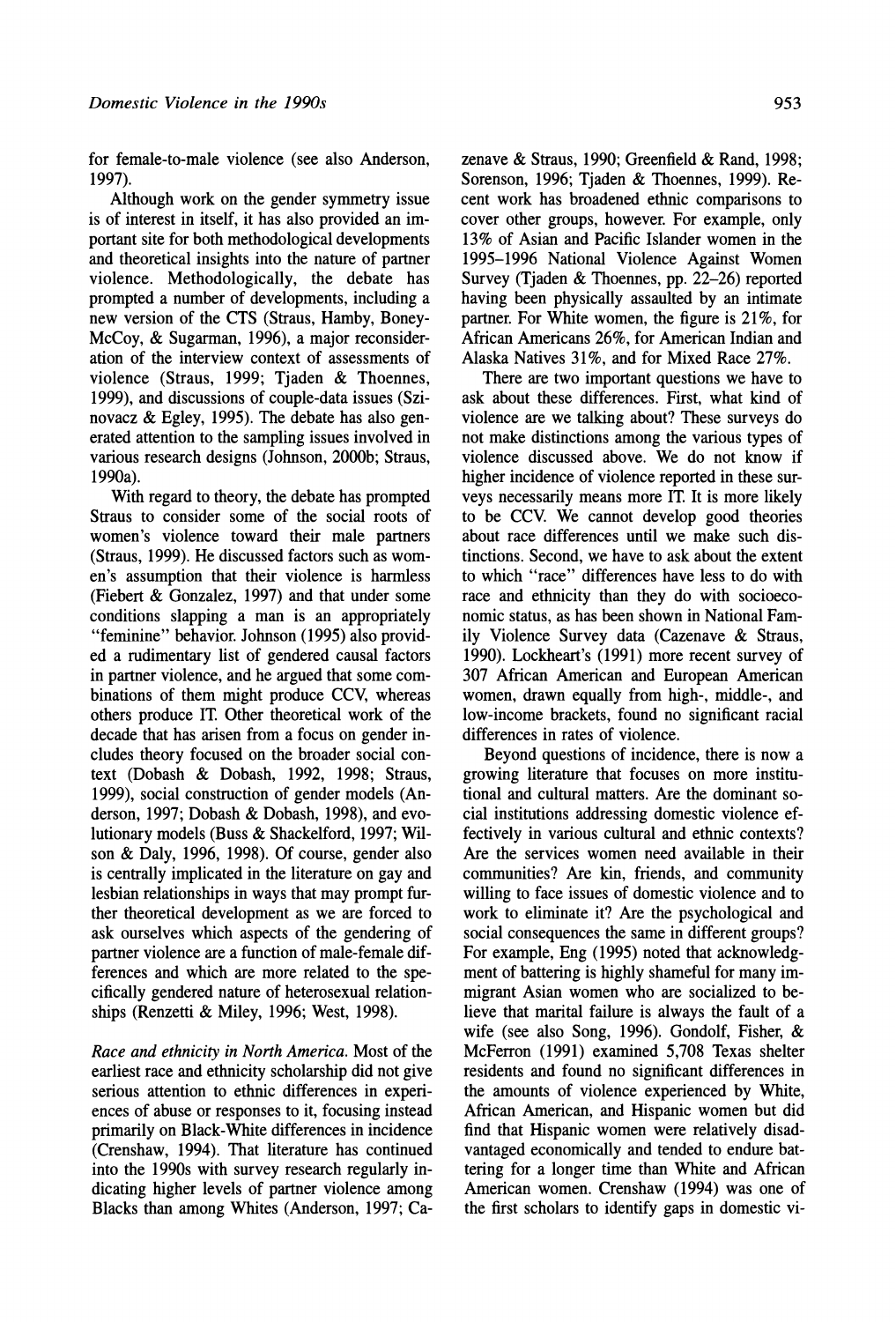**olence services for women of color and insensitivity to issues of race and ethnicity in developing policy agendas such as mandatory arrest. Such issues are beginning to be addressed for a number of major ethnic and racial groups in North America, including American Indian people (Bachman, 1992; Fairchild, Fairchild, & Stoner, 1998; Mc-Eachern, Winkle, & Steiner, 1998; Norton & Manson, 1995; Tom-Orme, 1995; Waller, Risley-Curtis, Murphy, Medill, & Moore, 1998), Asian and Pacific Island people (Abraham, 1995; Ho, 1990; Song, 1996; Yick & Agbayani-Siewert, 1997), Latino groups (Perilla, Bakerman, & Norris, 1994), and African Americans (Dennis, Key, Kirk, & Smith, 1995; Marsh, 1993; Richie, 1996).** 

**As this literature grows, it will be important to attend to two general questions. First, can we identify social forces that shape experiences similarly across subsets of "minority" groups, such as similarities produced by common experiences of exclusion and domination, or the experience of recent immigration (Cervantes & Cervantes, 1993; Root, 1996; Sorenson, 1996)? Second, what are the unique ways in which each particular racial and ethnic context shapes domestic violence, its consequences, and community responses to it? Even within "standard" racial and ethnic categories, there are important distinctions that cannot be ignored. In one illustration of the importance of making such distinctions, Sorenson and Telles (1991, pp. 3) reported no difference between non-Hispanic Whites and Mexican Americans in their sample until immigration status was taken into account: "Mexican Americans born in the US reported rates 2.4 times higher than those born in Mexico." This finding can serve to remind us not only of the importance of differences among specific groups in North America, but also of matters of cultural roots and immigrant status that have global implications (Kane, 1999).** 

**Global complexities. We can only begin to address the global complexity of partner violence in this review, involving as it does issues of cultural differences, economic and social structure, effects of conflict and warfare, and the position of immigrant and refugee populations. To begin, we can simply draw attention to a number of overviews of the international scope of partner violence (Heise, 1996; Heise, Raikes, Watts, & Zwi, 1994; Human Rights Watch, 1995; Klein, 1998; Levinson, 1989; Sewall, Vasan, & Schuler, 1996; United Nations, 1989). In addition, scholarly work in English on domestic violence in specific other coun-** **tries is beginning to become available (Alexander, 1993; Dawud-Noursi, Lamb, & Sternberg, 1998; Fawcett, Heise, Isita-Espejel, & Pick, 1999; Glantz, Halperin, & Hunt, 1998; Gondolf & Shestakou, 1997; Grandin & Lupri, 1997; Haj-Yahia, 1998; Handwerker, 1998; Kalu, 1993; Ofei-Aboagye, 1994; Schuler, Hashemi, Riley, & Akhter, 1996; Stewart, 1996; Tang, 1994). Finally, we would like to address briefly a few specific international issues.** 

**First, in a global context domestic violence has now been defined as a human rights issue (Richters, 1994). Second, there appears to be considerable variability in the incidence of partner violence in various countries (Heise, 1994). Of course, we do not know what type of violence these statistics reference. Furthermore, as we consider these clues to the social and cultural roots of partner violence, it will be important to monitor our interpretations for ethnocentrism. For example, Bhattacharjee (1997) questions the assumption of Western White feminism that Southeast Asian women are more subservient to husbands.** 

**Third, a literature is developing that explores the effects of war, internal conflict, and terrorism on matters related to partner violence. Mc-Williams (1998) framed the issue as one of "societies under stress," using the case of Northern Ireland as her major example. Community resources are diverted to the conflict, a higher priority is placed on keeping families together, public agencies may be controlled by the "enemy," calls for ingroup solidarity militate against making internal conflicts such as domestic violence public, and "warrior" images reinforce patriarchal ideology. As we read McWilliams' chapter, we were intrigued by the possibility that many of these same processes might be relevant to racial and ethnic minorities in the United States who are under siege, albeit a "siege" that generally falls short of the open intergroup violence that applies in the cases McWilliams discusses.** 

**In countries recovering from war, pronatalist policies may limit access to contraceptive devices or reduce women's ability to procure employment that might allow them to escape an abusive situation. Additionally, people suffering from the continuing effects of occupation, such as the majority of indigenous groups worldwide, have high rates of interpersonal and domestic violence related to the destruction of culture and oppressive economic and social conditions (McWilliams, 1998, p. 123-124). Scholarship on the effects of colonization, decolonization, war, and development on**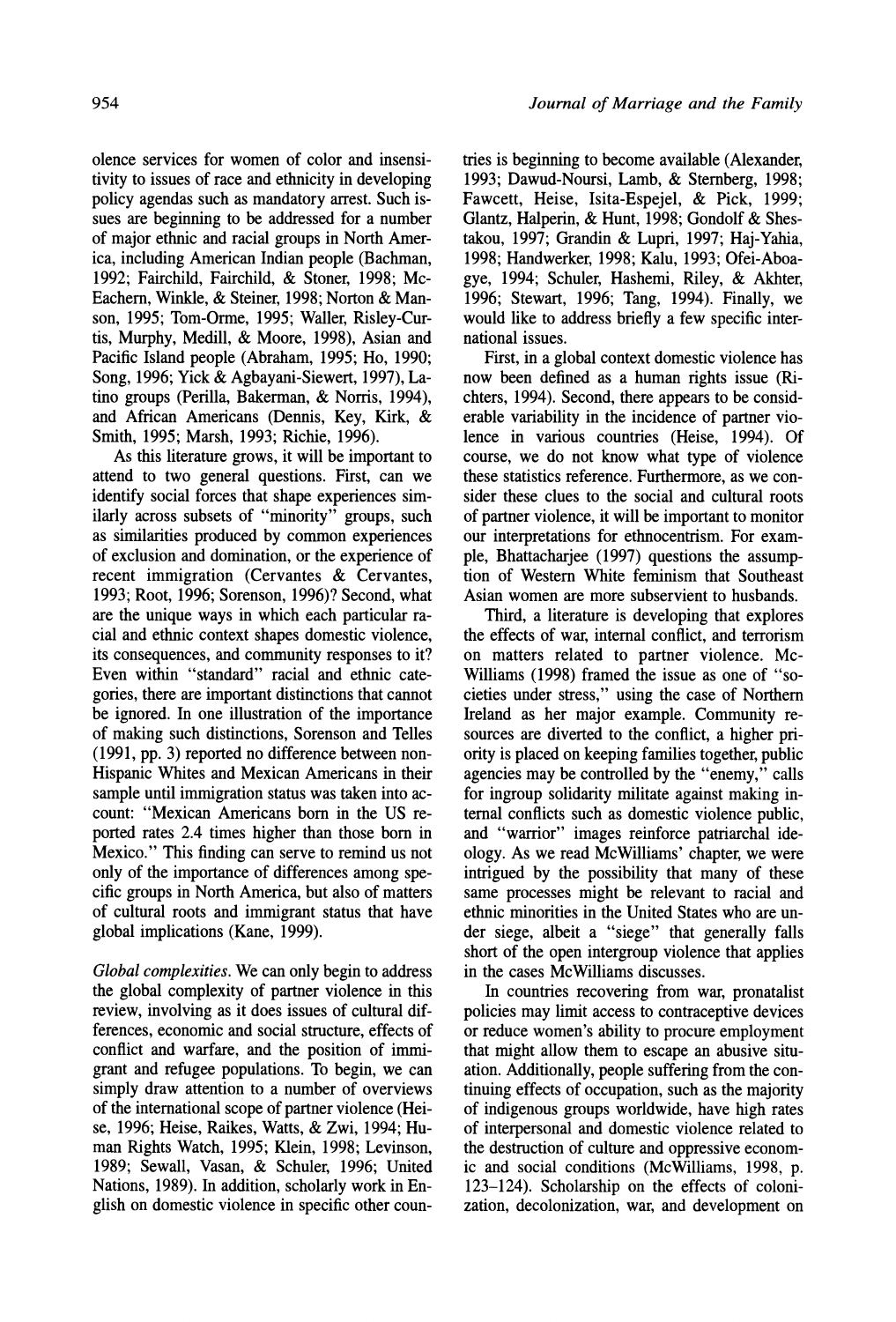**rates and forms of partner violence is in its infancy. Filling this gap is an important task for the next decade of research.** 

**Finally, immigrant and refugee status (sometimes a result of flight from the kind of societal stress discussed above) creates special difficulties for women trying to escape abusive relationships. Immigrant women experiencing violence in their homes often are restricted by language barriers, fear of deportation, lack of transportation, fear of loss of child custody, and cultural taboos (Hogeland & Rosen, 1990).** 

#### **Summary**

**Some distinctions are central to the theoretical and practical understanding of the nature of partner violence (e.g., types of violence and perpetrators), others provide important contexts for developing more sensitive and comprehensive theories (e.g., types of relationships or gender differences), and others may simply force us to question our tendency to generalize carelessly from one context to another. Such distinctions were a major theme of the domestic violence literature of the 1990s, and they must continue to be so into the next decade.** 

#### **CONTROL**

**A second major theme of the 1990s has been control. Whatever the immediate precipitator of violence may be, it generally gives the perpetrator some measure of control, but once again we see distinctions among types of violence as central. The control may be specific, focused narrowly on winning a particular argument or having one's way in some narrowly defined matter (CCV). In other cases the control may be broad, involving the establishment or maintenance of general control over one's partner (IT, MVC). Sometimes the control issue is one of wresting some modicum of control from a generally abusive partner (VR). We believe that the most progress will be made in our understanding of domestic violence by assuming that the origins and dynamics of the different kinds of control motives are not the same.** 

**In our review of this literature, we want to make a somewhat arbitrary distinction. Some writers have come to their focus on control issues through an analysis of the patriarchal roots of wife beating (Dobash & Dobash, 1992; Johnson, 1995; Pence & Paymar, 1993). Although this is our own primary orientation, we believe that a full understanding of partner violence must go beyond this**  **feminist analysis to ask questions about the role of control in the generation of violence that may have little to do either with patriarchal traditions and structures or with individual patriarchal motives.** 

#### **The Gender Context**

**Johnson's (1995) discussion of IT as violence embedded in a general pattern of control tactics draws heavily on the work of the Duluth shelter activists Pence and Paymar (1993). The "power and control wheel" that is the heart of the Duluth educational model for intervention with batterers is drawn directly from the accounts of women who have come to shelters for help. Kirkwood's (1993) study of women who left abusive relationships also relied heavily on an analysis of the dynamics of control. Dobash and Dobash's (1992); analysis of the dynamics of wife beating was likewise formed by the perspectives of battered women, in this case women whom they interviewed in their early research in Scotland, but they also drew heavily on a more sociological and historical analysis of the patriarchal form of the family and other institutions. They now are beginning to explore control issues from the perspective of the violent men themselves (Dobash & Dobash, 1998). Their arguments regarding the importance of context refer not only to the relationship context in which a particular man may feel he has the right to control "his woman," but also the more general context in which relations between men and women are formed and in which other institutions react to men's violence against their female partners.** 

**Whereas Dobash and Dobash, as well as other feminists, tend to move the analysis up from the relationship to the broader societal context of wife beating, Jacobson and Gottman (1998) moved down to the individual level, asking questions about the childhood roots of the personalities of the two types of perpetrators whom they identified among their sample of men who batter their partners. Similarly, other psychologists who focus on wife beating but do not rely heavily on a feminist analysis search for the developmental roots of men's violent behavior toward their female partners (Dutton, 1995; Dutton & Starzomski, 1993; Holtzworth-Munroe et al., in press; Holtzworth-Munroe, Stuart, & Hutchinson, 1997).** 

#### **Prospects for a More General Analysis of Control**

**The problem with the analyses of control discussed above is that they are so focused on male**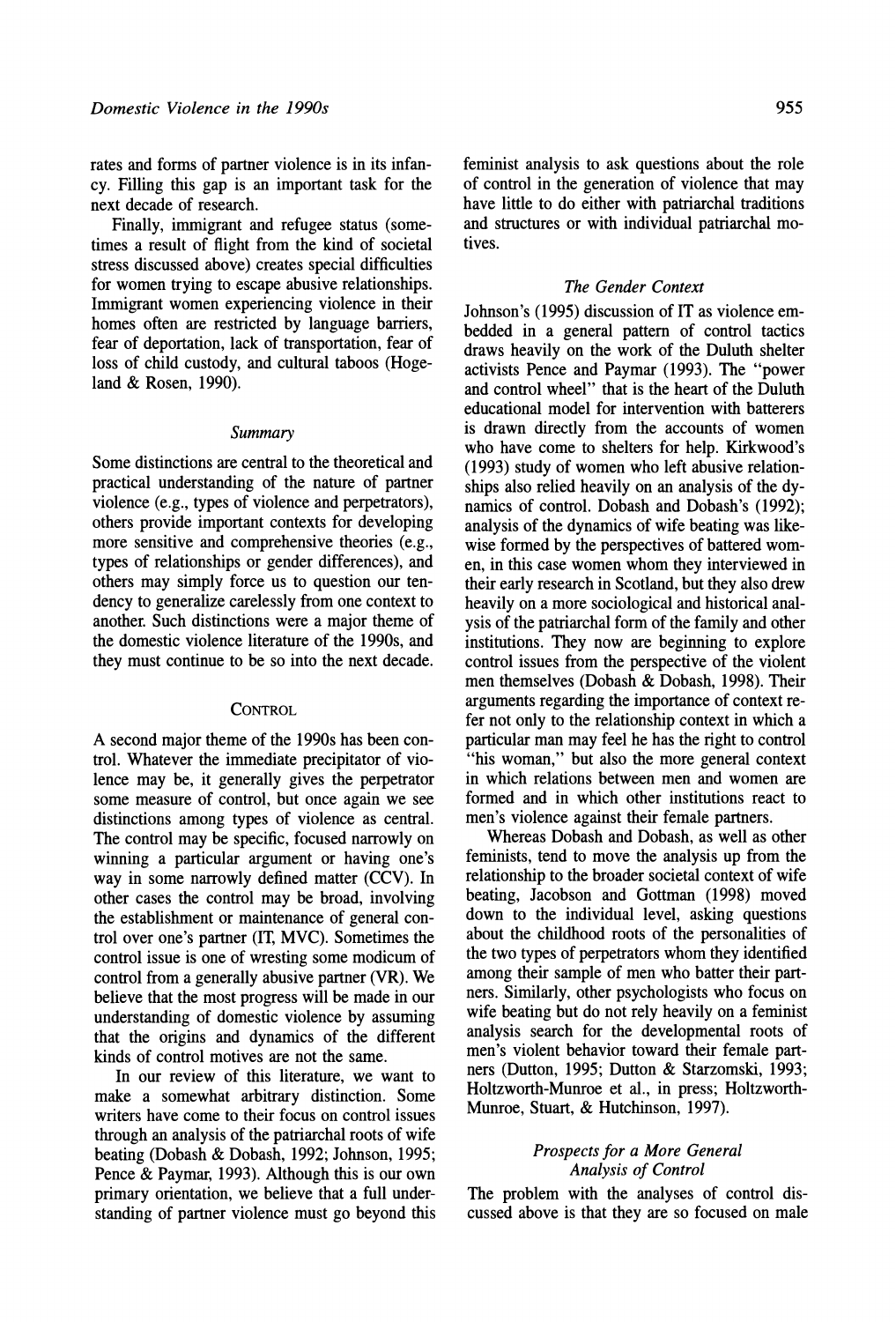**IT that they probably provide little insight into CCV or VR, and they seem to have little relevance for any type of partner violence in samegender relationships. We need a more general approach to issues of violence and control that can encompass IT in heterosexual relationships but also go beyond it.** 

**Beginning with a study that focused on the connection between relationship control and violence, Jan Stets and her colleagues have developed two lines of analysis of the role of control in intimate relationships (Stets & Pirog-Good, 1990). One line of work focuses on a "compensatory model" in which it is assumed that individuals act to maintain a reasonable level of control in their lives, becoming more controlling of their partner when their level of control is threatened either within the relationship itself (Stets, 1993, 1995b) or in other areas of their life (Stets, 1995a). In a slightly different approach, paying more attention to individual differences, the concepts of "control identity" and "mastery identity" were explored in terms of their relationships to gender, gender identity, and controlling behavior in intimate relationships (Stets, 1995c; Stets & Burke, 1994, 1996).** 

**If this literature could be brought back to its initial connection with violence, and perhaps informed more by feminist analyses of the gendering of control issues in relationships, it might provide a context for major theory development. We expect that the most fruitful approaches will bring together a variety of levels of analysis from the societal through the interpersonal to the individual (for example, see Lloyd & Emery, 2000).** 

#### **SOME OTHER CONTINUING THEMES**

# **Coping With Partner Violence**

**Most of the literature on coping with violence is focused on IT. In the 1990s, the dominant view shifted from seeing women in abusive relationships as victims to defining them as "survivors," focusing on the decisions women make to escape, to end the violence, or to cope with it in some other manner (Ferraro, 1997). Campbell and her colleagues (Campbell, Miller, Cardwell, & Belknap, 1994; Campbell, Rose, Kub, & Nedd, 1998) argued that the women they studied over a 212 year period showed great resourcefulness in their resistance to the pattern of violent control in which they were enmeshed. Strategies included (a) active problem solving, (b) responding to iden-** **tifiable pivotal events, and (c) negotiating first with oneself and then directly or indirectly with**  the male partner. By the end of the 2<sup>1</sup>/<sub>2</sub> years, three **fourths of the battered women were no longer in a violent relationship, 43% having left and 32% having successfully negotiated an end to the violence. This is yet another area in which distinctions among types of violence and types of relationship are likely to be useful. Strategies of negotiation and barriers to leaving are likely to differ rather dramatically for IT and CCV and across dating, cohabiting, same-gender and crossgender relationships.** 

**Leaving. The coping strategy that has received the most attention is "leaving," all-too-often addressed from a misguided sense of puzzlement that women do not leave abusive relationships. We still see papers and sections of literature reviews and textbooks headed "Why do they stay?" Well, the truth is, they don't stay (Campbell et al., 1994; Holtzworth-Munroe, Smutzler, & Sandin, 1997, pp. 194-95). We need to watch our language; there is no good reason why a study in which two thirds of the women have left the violent relationship is subtitled, "How and why women stay" instead of "How and why women leave" (Herbert, Silver, & Ellard, 1991).** 

**One theoretical approach that seems promising draws upon commitment theory. Rusbult and Martz (1995) make use of Rusbult's investment model to investigate the effects of commitment, rewards, costs, alternatives, and investments on whether women in abusive relationships stay or leave within the time frame of the study. We believe, however, that the best work on staying and leaving will have to treat leaving as a process. Choice & Lamke (1997) did that to some extent, identifying two stages of leaving in which women ask themselves first "Will I be better off?" and second "Can I do it?" But there is other work that focuses in more detail on the process of leaving.** 

**Kirkwood's (1993) marvelous book takes us into both the process by which abusive men entrap their partners and the process by which those women engineer their escape. Her two metaphors of a "web" of entrapment and of a "spiral" of escape capture the details of the process simply and vividly. These men use a wide range of tactics of control not only to control the intact relationship, but also to ensure as best they can that their partner will never be able to leave them. Johnson's (1998) analysis of the shelter movement addressed**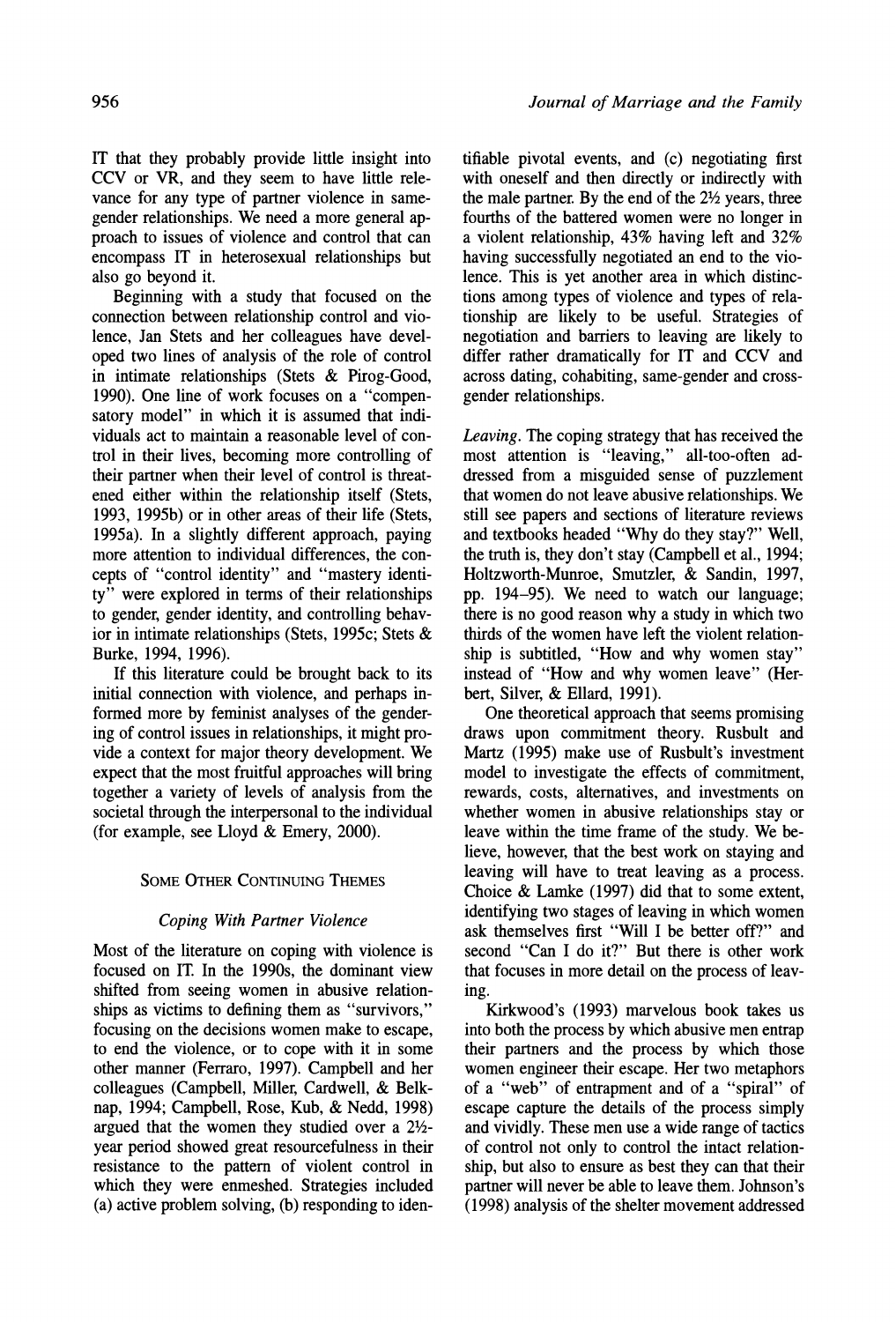**this process in terms of the abuser's manipulation of personal, moral, and structural commitments to the relationship in order to entrap his partner. He argued that the major strategies of the battered women's movement (temporary safe housing, support groups, empowerment counseling, networking with social support services, legal advocacy, coordinated community response) empower women to neutralize those commitments. Kirkwood also acknowledged the role of shelter advocates in helping the women she studied as they went through a process of leaving and returning, each time gaining more psychological and social resources, each time coming closer to escaping for good, metaphorically spiraling outward until they escaped from the web.** 

# **Psychological and Behavioral Consequences of Partner Violence**

**As we approach the end of this article, we come upon a huge research literature dealing with the psychological consequences of partner violence for the adults involved and for their children. Once again, however, we have to note the difficulties created by not taking care to distinguish among types of violence. Although some of the studies in this literature make use of samples in which the violence is clearly IT, others analyze survey data in which the measurement of violence does not attend to differences that may have critical implications in terms of consequences. A slap in the face sometime in the last 12 months is likely to have little impact on self-esteem and may not even be witnessed by the children. A systematic pattern of assault and psychological abuse is another story.** 

**The victims. Nevertheless, the literature confirms that IT and perhaps other forms of partner violence against women have negative effects in terms of injuries and longer-term physical and psychological health (Giles-Sims, 1998; Holtz**worth-Munroe et al., 1997, pp. 184-189; Johnson **& Leone, 2000). The psychological effects include posttraumatic stress disorder, depression, and lowered self-esteem.** 

**There is another interesting line of research that focuses not on psychological health, but on women's attributions regarding the causes of the violence they are experiencing. Holtzworth-Munroe and her colleagues (Holtzworth-Munroe, Jacobson, Fehrenbach, & Fruzzetti, 1992) argue, on the basis of a literature review, that the evidence**  **shows women do not generally blame themselves for their partner's violence (see also Cantos, Neidig, & O'Leary, 1993). Nonetheless, the fact that issues of victim self-blame are raised often in the more qualitative literature suggests that research on attributions as moderating variables, affecting the consequences of violence, might be useful (Andrews & Brewin, 1990; Fincham, Bradbury, Arias, Byrne, & Karney, 1997).** 

**Studies that have compared physical and psychological consequences for men and women find more serious consequences for women (Browne, Williams, et al., 1999; Brush, 1990; Dobash et al., 1992; Grandin, Lupri, & Brinkerhoff, 1998; Sorenson et al., 1996; Straus, 1999; Vivian & Langhinrichson-Rohling, 1994). Of course, the danger in these comparisons is that they may be comparing apples and oranges because most of them deal with survey data in which no distinctions among types of violence are made. It is unlikely that many of the men in such surveys are experiencing IT, whereas a significant number of the female victims of violence are (Johnson, 2000a). Qualitative and anecdotal evidence suggest that the consequences of terroristic violence may be as severe for men as they are for women (Cook, 1997; Island & Letellier, 1991; Letellier, 1996).** 

**The children. There is also a substantial literature regarding the effects of partner violence on children who witness it (Kolbo, Blakely, & Engleman, 1996; Wolak & Finkelhor, 1998). Behavioral effects include aggression and delinquency, among others. Psychological effects include anxiety, depression, and low self-esteem. There is even evidence of long-term effects, with college-age women who remember violence between their parents having lower self-esteem, greater depression, and lower levels of social competence (Henning, Leitenberg, Coffey, Bennett, & Jankowski, 1997; Silvern, Karyl, Waelde, Hodges, & Starek, 1995). Again, however, we have to point out that although some of these studies deal with populations in which the nature of the parental violence is relatively clear, in most cases the measures do not allow the necessary distinctions. The reported effects are generally small, but we do not know if exposure to IT might in fact have powerful effects that are muted by their aggregation with the effects of CCV.** 

**Intergenerational nontransmission of violence. One particular type of long-term effect on children has been studied enough to merit its own section.**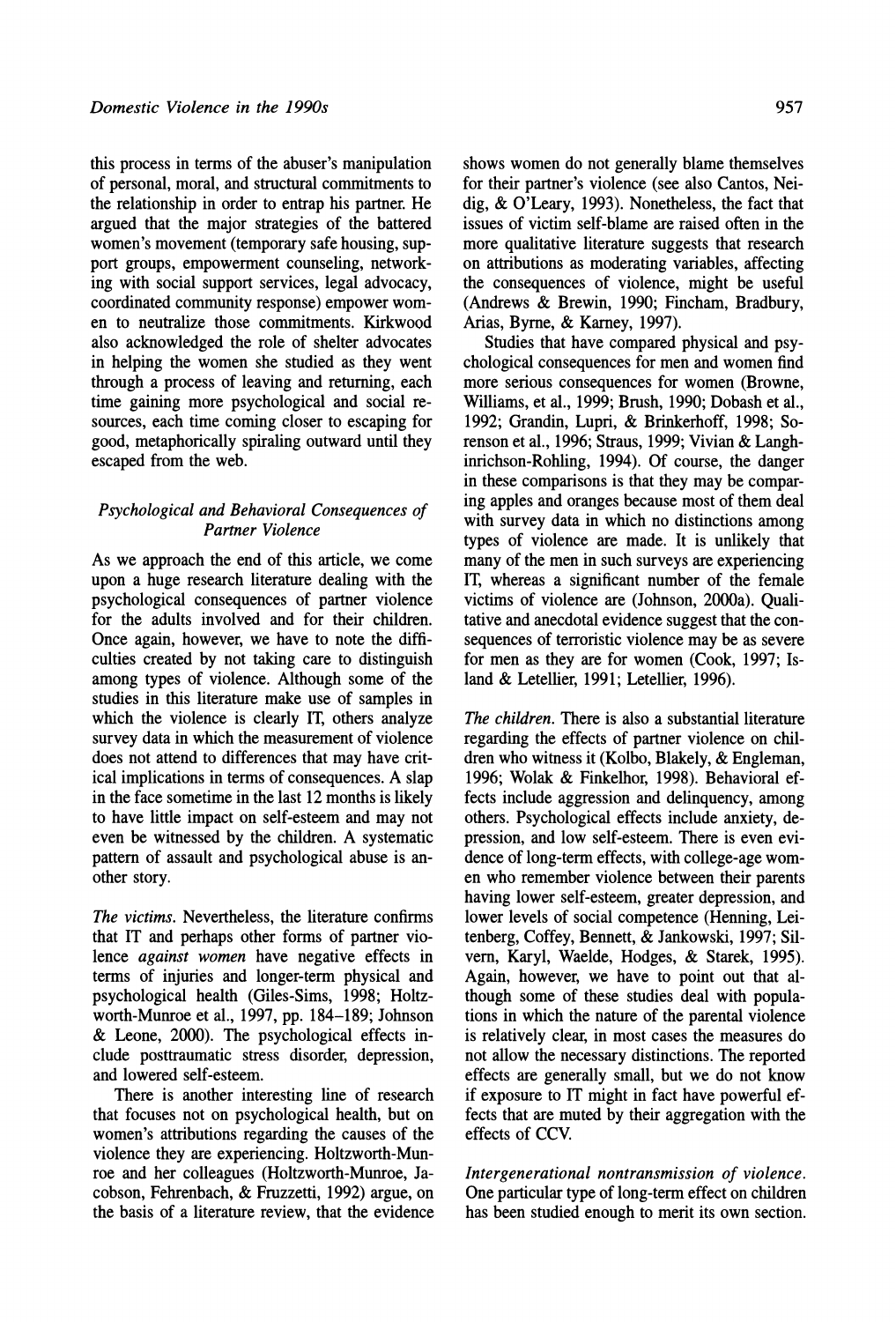**Although it is not unusual for scholars to take the position that "violence in the family of origin is probably the mostly widely accepted risk marker for the occurrence of partner violence (Kantor & Jasinski, 1998, p.16), we are struck by the weakness of the relationship in the studies we reviewed. In this as in other areas of socialization research, the widespread use of the metaphor of "transmission" introduces a gross distortion of the reality of family-of-origin effects on the adult lives of children. Nevertheless, scholars have moved on to assessment of the mechanisms by which "transmission" takes place, in many cases with data that effectively show no "transmission" to begin with. For example, Simons, Lin, & Gordon (1998) presented structural equation models of the process by which parental behavior affects dating violence of their children, failing to draw our attention to the fact that the largest zero-order correlation they find is .12, representing roughly 1% of the variance in dating violence. Then there is a study of marriage and marriagelike relationships (Lackey & Williams, 1995) that takes intergenerational transmission for granted and restricts its major analyses to investigating the conditions under which men whose parents were violent do not become violent themselves. Buried in their appendix is the correlation that represents the inter**generational effect in their data  $(r = .10)$ , once **again an explained variance of 1%. Foshee, Bauman, and Linder (1999) similarly tested models of intervening variables for effects the largest of which represent 2% of the variance in dating violence.** 

**The important point here is not just that the effects are small. Social scientists indeed often do make much of such small effects in other areas as well. Our concern is that the metaphor of transmission, and the use of terms such as "cycle of violence," imply that partner violence is inexorably passed on from generation to generation. We want to drive home our concern here with widely cited data that may represent the strongest intergenerational effect ever reported in this literature. Analyzing data from the first National Family Violence Survey, Straus, Gelles, and Steinmetz (1988, p.101) reported that "the sons of the most violent parents have a rate of wife-beating 1,000 percent greater than that of the sons of nonviolent parents ...." What we deleted with our ellipses is the actual rate of 20%, meaning that even among this group of men whose parents were two standard deviations above average in level of partner violence, 80% of the adult sons had not even**  **once in the last 12 months committed any acts of severe violence toward their partners as defined by the CTS. What about the 20% who were violent? We must return to our old refrain that we have no way of knowing which type of violence these men (or their parents) perpetrated.** 

# **Social Consequences of Partner Violence**

**During the 1990s, scholarship began to focus on the interconnections of partner violence, poverty, welfare, and homelessness. This work became particularly relevant with the passage of so-called welfare reform in 1996, which included the possibility for states to exempt battered women from some of its most restrictive mandates (Kurz, 1998). Research focusing specifically on low-income women has uncovered an extraordinarily high level of interpersonal violence, which interferes with social and economic success. Zorza (1991) found that at least half of homeless women were forced from residences because of violence from their intimate partners. Browne and Bassuk (1997) interviewed 220 homeless and 216 housed low-income women in Massachusetts about childhood abuse and adult intimate violence. Nearly one third of respondents reported that their current or most recent partner had perpetrated severe physical violence against them. Browne and her colleagues (Browne, Salomon, & Bassuk, 1999) also reported that "Controlling for a variety of factors, women who experienced physical aggression/violence by male partners during a 12-month period had only one third the odds of maintaining employment for at least 30 hrs per week for 6 months or more during the subsequent year as did women without these experiences." Other examinations of the effects of battering on women's employment (Brandwein, 1998; Lloyd, 1999) have reported that abusive men deliberately undermine women's employment by depriving them of transportation, harassing them at work, turning off alarm clocks, beating them before job interviews, and disappearing when they promised to provide child care. Some abusers simply prohibit their partners from working. Battering also indirectly undermines employment by (a) causing repeated absences; (b) impairing women's physical health, mental agility and concentration; and (3) lowering self-esteem and aspirations. Thus, although surveys and crime statistics indicate higher levels of partner violence among low-income couples and in lower income neighborhoods (Anderson, 1997; Lupri, Grandin, & Brinkerhoff, 1994;**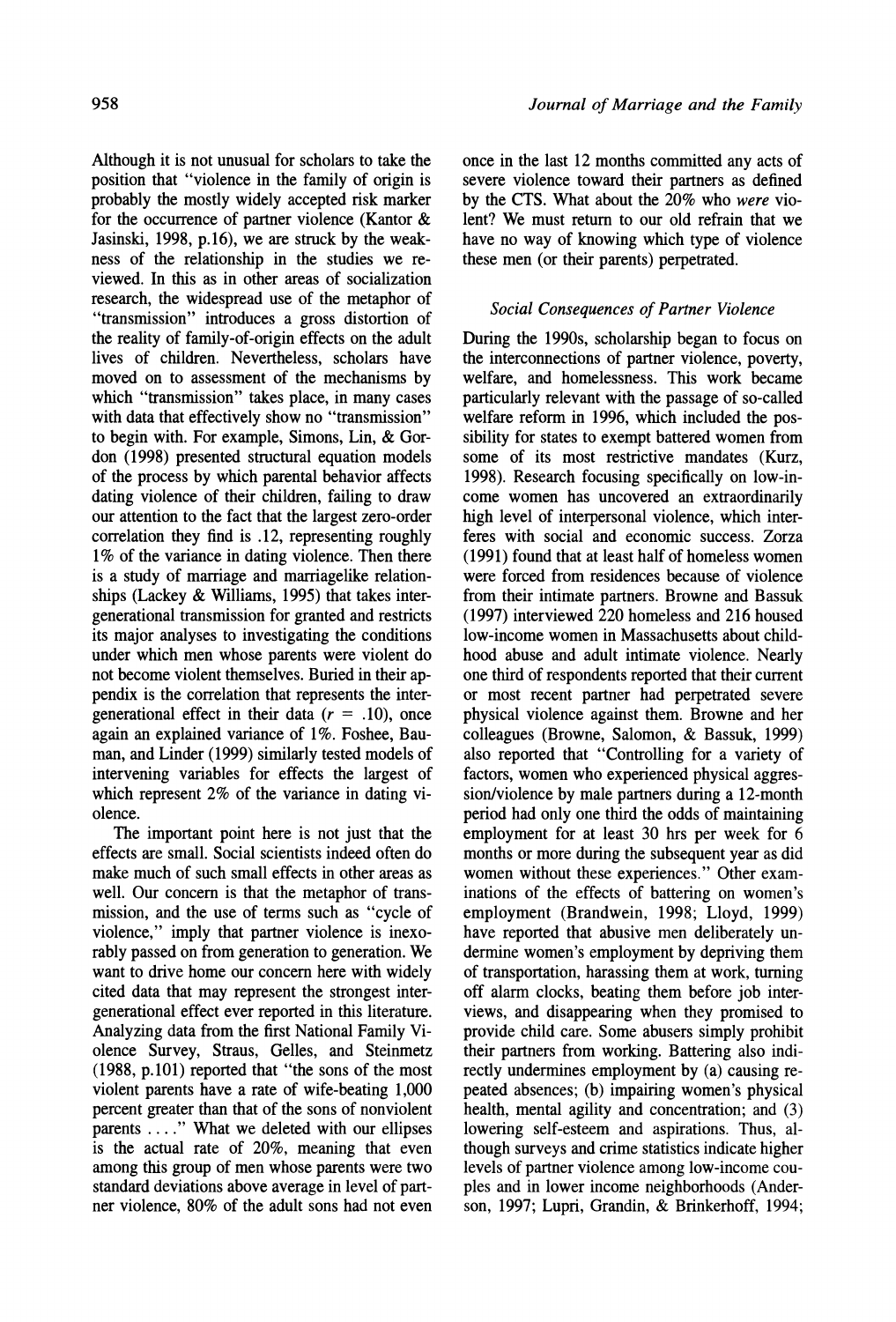**Miles-Doan, 1998; Straus, 1990b), for many women violence may be the precipitating factor for poverty, and it is surely a barrier to raising income and employment status.** 

### **CONCLUSION**

**The 1990s were a time of tremendous growth in the literature on partner violence, including considerable growth in attention to the need to make distinctions among various types of violence. Unfortunately, our major conclusion from this review of the decade is that in spite of increasing evidence of the importance of distinctions, almost all of our general theoretical and empirical work is severely handicapped by the failure to attend to these distinctions. The modeling of the causes and consequences of partner violence will never be powerful as long as we aggregate behaviors as disparate as a "feminine" slap in the face, a terrorizing pattern of beatings accompanied by humiliating psychological abuse, an argument that escalates into a mutual shoving match, or a homicide committed by a person who feels there is no other way to save her own life.** 

**Even more troubling, however, is the possibility that the aggregation of such disparate phenomena can produce serious errors, as it did in the gender symmetry debate. Everything from lists of risk factors, to inferences about causal processes from multivariate analyses, to statements about differences in incidence across groups or across time-all of it-is called into question. Going back through this review, one can hardly find a section in which we did not feel the need to question generalization across types of violence. We need to return to our research, make distinctions among types of violence, and find out which of our pronouncements apply to which forms of violence.** 

**We hope that the beginning of this century will see work on partner violence that is more careful to make important distinctions among types of violence and to develop theories that take into account the different causes, dynamics, and consequences of the different forms of violence. Equally important is the presentation of our knowledge to each other and to the general public in terms that clearly reflect those differences, so that public opinion and policy development can make appropriate use of what we learn.** 

#### **REFERENCES**

- **Abraham, M. (1995). Ethnicity, gender, and marital violence: South Asian women's organizations in the United States. Gender and Society, 9, 450-468.**
- Alexander, R. (1993). Wife battering-An Australian **perspective. Journal of Family Violence, 8, 229-251.**
- **Anderson, K. L. (1997). Gender, status and domestic violence: An integration of feminist and family violence approaches. Journal of Marriage and the Family, 59, 655-669.**
- **Andrews, B., & Brewin, C. R. (1990). Attributions of blame for marital violence: A study of antecedents and consequences. Journal of Marriage and the Family, 52, 757-767.**
- **Archer, J. (in press). Sex differences in aggression between heterosexual partners: A meta-analytic review. Psychological Bulletin.**
- **Bachman, R. (1992). Death and violence on the reservation: Homicide, family violence, and suicide in American Indian populations. Westport, CT: Autumn House.**
- **Bachman, R., & Carmody, D. (1994). Fighting fire with fire: The effects of victim resistance in intimate versus stranger perpetrated assaults against females. Journal of Family Violence, 9, 317-331.**
- **Bhattacharjee, A. (1997). The public/private mirage: Mapping homes and undomesticating violence work in the South Asian immigrant community. In M. J. Alexander & C. T. Mohanty (Eds.), Feminist genealogies, colonial legacies, democratic futures (pp. 308-329). New York: Routledge.**
- **Bookwala, J., Frieze, I. H., Smith, C., & Ryan, K. (1992). Predictors of dating violence: A multivariate analysis. Violence and Victims, 7, 297-311.**
- **Brandwein, R. A. (1998). Battered women, children, and welfare reform: The ties that bind. Thousand Oaks, CA: Sage.**
- **Brant, B. (1996). Wild Turkeys. In S. Koppelman (Ed.), Women in the trees: U.S. women's short stories about battering & resistance, 1839-1994 (pp. 199-230). Thousand Oaks, CA: Sage.**
- **Browne, A., & Bassuk, S. S. (1997). Intimate violence in the lives of homeless and poor housed women: Prevalence and patterns in an ethnically diverse sample. American Journal of Orthopsychiatry, 67, 261- 278.**
- **Browne, A., Salomon, A., & Bassuk, S. S. (1999). The impact of recent partner violence on poor women's capacity to maintain work. Violence Against Women, 5, 393-426.**
- **Browne, A., Williams, K. R., & Dutton, D. G. (1999). Homicide between intimate partners: A 20-year review. In M. D. Smith & M. A. Zahn (Eds.), Homicide: A sourcebook of social research (pp. 149-164). Thousand Oaks, CA: Sage.**
- **Brush, L. D. (1990). Violent acts and injurious outcomes in married couples: Methodological issues in the National Survey of Families and Households. Gender & Society, 4, 56-67.**
- **Buss, D. M., & Shackelford, T. K. (1997). From vigilance to violence: Mate retention tactics in married couples. Journal of Personality and Social Psychology, 72, 346-361.**
- **Campbell, J. C., Miller, P., Cardwell, M. M., & Belknap,**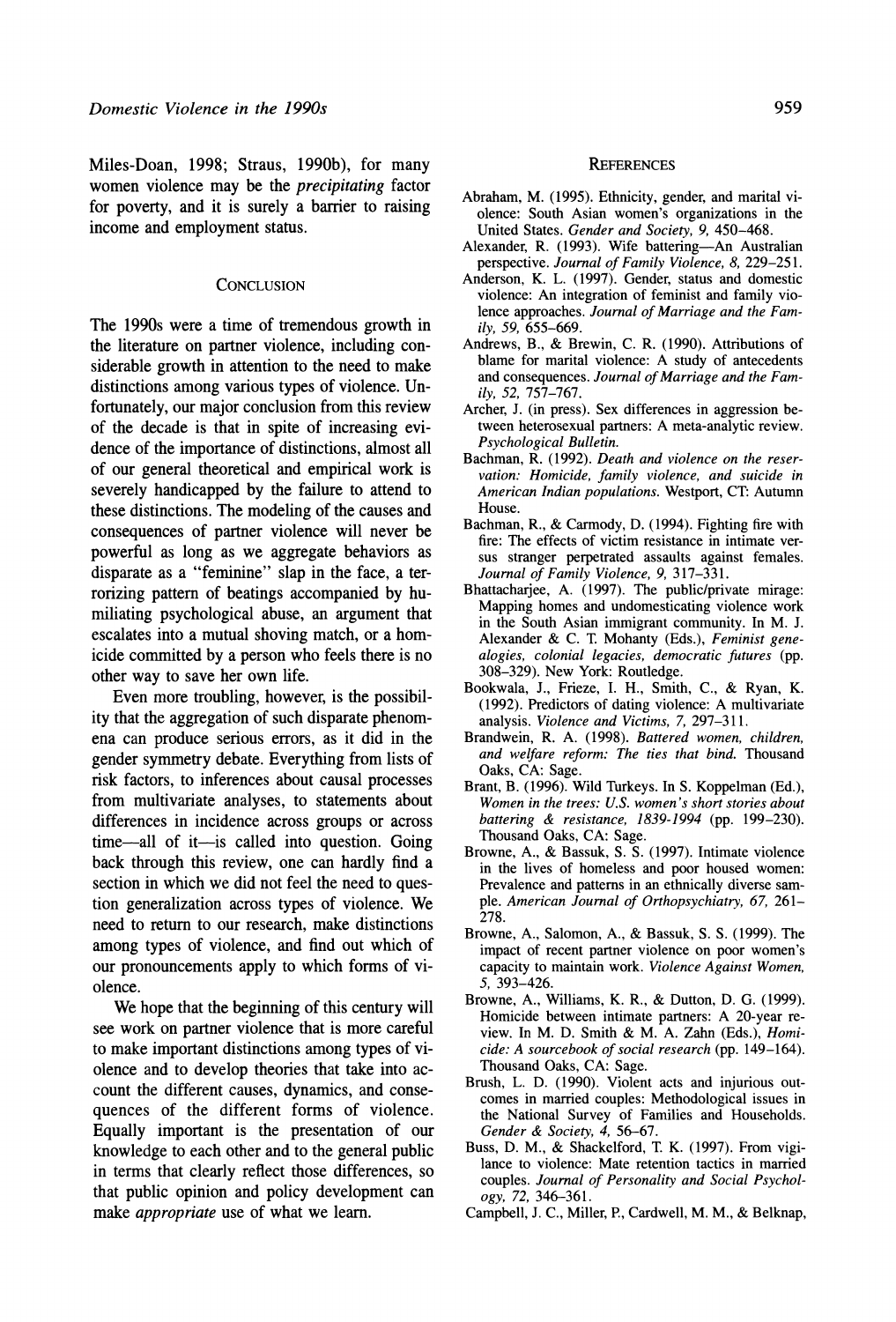**R. A. (1994). Relationship status of battered women over time. Journal of Family Violence, 9, 99-111.** 

- **Campbell, J. C., Rose, L., Kub, J., & Nedd, D. (1998). Voices of strength and resistance: A contextual and longitudinal analysis of women's responses to battering. Journal of Interpersonal Violence, 13, 743-762.**
- **Cantos, A. L., Neidig, P. H., & O'Leary, K. D. (1993). Men and women's attributions of blame for domestic violence. Journal of Family Violence, 8, 289-302.**
- **Cascardi, M., & Vivian, D. (1995). Context for specific episodes of marital violence: Gender and severity of violence differences. Journal of Family Violence, 10, 265-293.**
- **Cazenave, N. A., & Straus, M. A. (1990). Race, class, network embeddedness, and family violence: A search for potent support systems. In M. A. Straus & R. J. Gelles (Eds.), Physical violence in American families (pp. 321-339). Brunswick, NJ: Transaction.**
- **Cervantes, N. N., & Cervantes, J. M. (1993). A multicultural perspective in the treatment of domestic violence. In M. Harway & M. Hansen (Eds.), Battering and family therapy: A feminist perspective (pp. 156- 174). Newbury Park, CA: Sage.**
- **Chang, V. N. (1996). I Just lost myself: Psychological abuse of women in marriage. Westport, CT: Praeger.**
- **Choice, P., & Lamke, L. K. (1997). A conceptual approach to understanding abused women's stay/leave decisions. Journal of Family Issues, 18, 290-314.**
- **Cook, P. W. (1997). Abused men: the hidden side of domestic violence. Westport, CT: Praeger/Greenwood.**
- **Crenshaw, K. (1994). Mapping the margins: Intersectionality, identity politics, and violence against women of color. In M. A. Fineman & R. Mykitiuk (Eds.), The public nature of private violence: The discovery of domestic abuse (pp. 93-118). New York: Routledge.**
- **Dawud-Noursi, S., Lamb, M. E., & Stemberg, K. J. (1998). The relations among domestic violence, peer relationships, and academic performance. In C. Feiring (Ed.), Families, risk, and competence (pp. 207- 226). Mahwah, NJ: Erlbaum.**
- **Dennis, R. E., Key, L. J., Kirk, A. L., & Smith, A. (1995). Addressing domestic violence in the African American community. Journal of Health Care for the Poor and Underserved, 6, 284-293.**
- **Dobash, R. E., & Dobash, R. P. (1992). Women, violence and social change. New York: Routledge.**
- **Dobash, R. E., & Dobash, R. P. (1998). Violent men and violent contexts. In R. E. Dobash & R. P. Dobash (Eds.), Rethinking violence against women (pp. 141- 168). Thousand Oaks, CA: Sage.**
- **Dobash, R. P., Dobash, R. E., Wilson, M., & Daly, M. (1992). The myth of sexual symmetry in marital violence. Social Problems, 39, 71-91.**
- **Dutton, D. G. (1995). The batterer: A psychological profile (with Susan K. Golant). New York: Basic Books.**
- **Dutton, D. G., & Starzomski, A. J. (1993). Borderline personality in perpetrators of psychological and physical abuse. Violence and Victims, 8, 327-338.**
- **Elliot, P. (Ed.). (1990). Confronting lesbian battering: A manual for the battered women's movement. St. Paul, MN: Minnesota Coalition for Battered Women.**
- **Eng, P. (1995). Domestic violence in Asian/Pacific Island communities. In D. L. Adams (Ed.), Health is-**

**sues for women of color (pp. 78-88). Thousand Oaks, CA: Sage.** 

- **Fairchild, D. G., Fairchild, M. W., & Stoner, S. (1998). Prevalence of adult domestic violence among women seeking routine care in a Native American health care facility. American Journal of Public Health, 88, 1515-1517.**
- **Fawcett, G., Heise, L. L., Isita-Espejel, L., & Pick, S. (1999). Changing community responses to wife abuse: A research and demonstration project in Iztacalco, Mexico. American Psychologist, 54, 41-49.**
- **Ferraro, K. J. (1997). Battered women: Strategies for survival. In A. Carderelli (Ed.), Violence among intimate partners: Patterns, causes and effects (pp. 124-140). New York: Macmillan.**
- **Fiebert, M. S., & Gonzalez, D. M. (1997). College women who initiate assaults on their male partners and the reasons offered for such behavior. Psychological Reports, 80, 583-590.**
- **Fincham, F D., Bradbury, T N., Arias, I., Byrne, C. A., & Kamey, B. R. (1997). Marital violence, marital distress, and attributions. Journal of Family Psychology, 11, 367-372.**
- **Follingstad, D. R., Rutledge, L. L., Berg, B. J., Hause, E. S., & Polek, D. S. (1990). The role of emotional abuse in physically abusive relationships. Journal of Family Violence, 5, 107-120.**
- **Foo, L., & Margolin, G. (1995). A multivariate investigation of dating aggression. Journal of Family Violence, 10, 351-377.**
- **Foshee, V. A., Bauman, K. E., & Linder, G. F. (1999). Family violence and the perpetration of adolescent dating violence: Examining social learning and social control processes. Journal of Marriage and the Family, 61, 331-342.**
- **Gaertner, L., & Foshee, V. (1999). Commitment and the perpetration of domestic violence. Personal Relationships, 6, 227-239.**
- **Giles-Sims, J. (1998). The aftermath of partner violence. In J. L. Jasinski & L. M. Williams (Eds.), Partner violence: A comprehensive review of 20 years of research (pp. 44-72). Thousand Oaks, CA: Sage.**
- **Glantz, N. M., Halperin, D. C., & Hunt, L. M. (1998). Studying domestic violence in Chiapas, Mexico. Qualitative Health Research, 8, 377-392.**
- **Gondolf, E. W., Fisher, E., & McFerron, J. R. (1991). Racial differences among shelter residents: A comparison of Anglo, Black and Hispanic battered women. In R. L. Hampton (Ed.), Black family violence. Lexington, MA: Lexington Books.**
- **Gondolf, E. W., & Shestakou, D. (1997). Spousal homicide in Russia versus United States: Preliminary findings and implications. Journal of Family Violence, 12, 63-74.**
- **Grandin, E., & Lupri, E. (1997). Intimate violence in Canada and United States: A cross-national comparison. Journal of Family Violence, 12, 417-443.**
- **Grandin, E., Lupri, E., & Brinkerhoff, M. B. (1998). Couple violence and psychological distress. Canadian Journal of Public Health, 89, 43-47.**
- **Greenfield, L. A., & Rand, M. R. (1998). Violence by Intimates (NCJ-167237). Washington, DC: U.S. Department of Justice.**
- **Haj-Yahia, M. M. (1998). A patriarchal perspective of beliefs about wife beating among Palestinian men**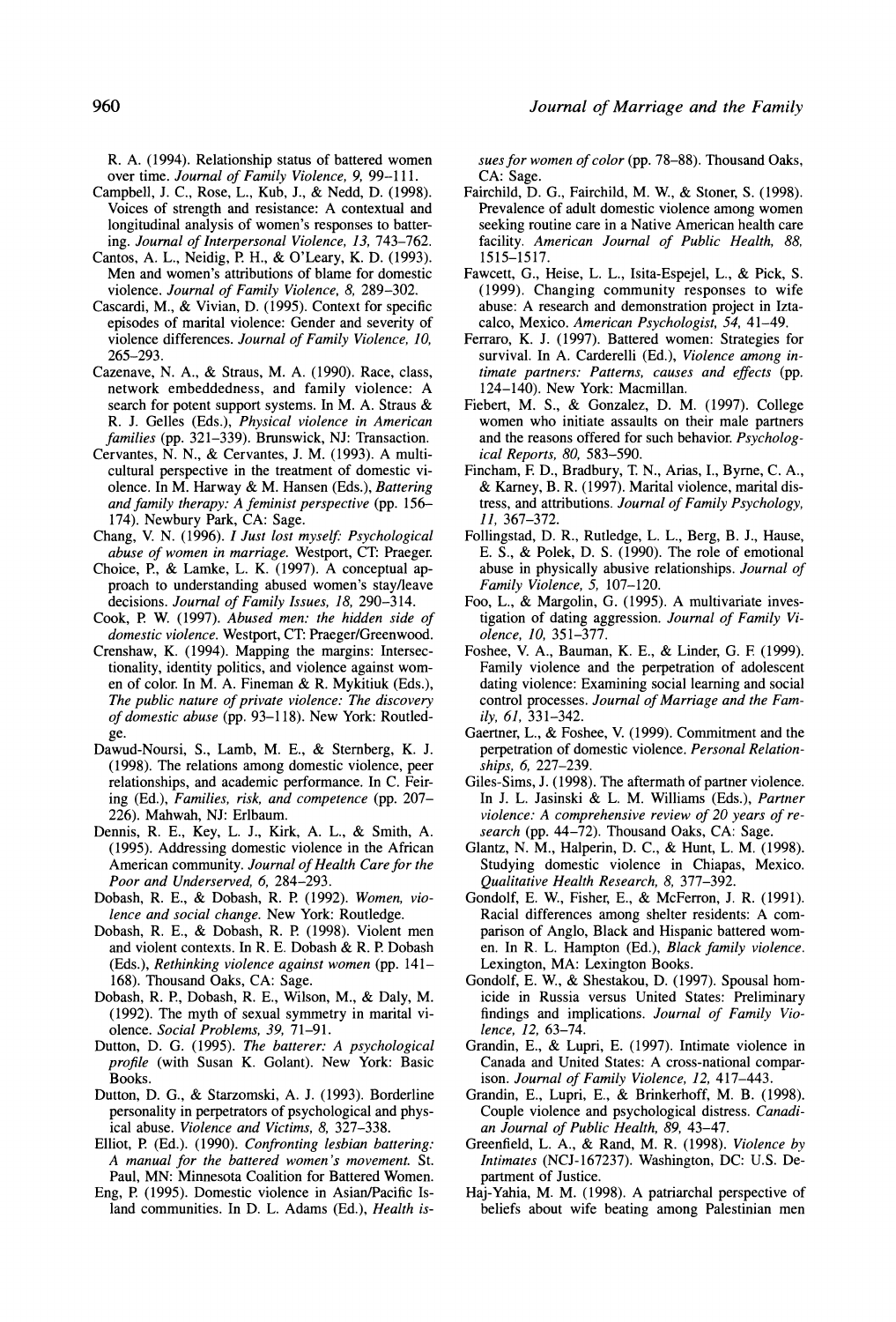**from the West Bank and the Gaza Strip. Journal of Family Issues, 19, 595-621.** 

- **Hamberger, L. K., Lohr, J. M., Bonge, D., & Tolin, D. F. (1996). A large sample empirical typology of male spouse abusers and its relationship to dimensions of abuse. Violence & Victims, 11, 277-292.**
- **Handwerker, W. P. (1998). Why violence? A test of hypotheses representing three discourses on the roots of domestic violence. Human Organization, 57, 200- 208.**
- **Heise, L. L. (1994). Violence against women: The hidden health burden. Washington, DC: World Bank.**
- **Heise, L. L. (1996). Violence against women: Global organizing for change. In J. L. Edleson & Z. C. Eisikovits (Eds.), Future interventions with battered women and their families (pp. 7-33). Thousand Oaks, CA: Sage.**
- **Heise, L. L., Raikes, A., Watts, C. H., & Zwi, A. B. (1994). Violence against women: A neglected public health issue in less developed countries. Social Science and Medicine, 39, 1165-1179.**
- **Henning, K., Leitenberg, H., Coffey, P., Bennett, T., & Jankowski, M. K. (1997). Long-term psychological adjustment to witnessing interparental physical conflict during childhood. Child Abuse and Neglect, 21, 501-515.**
- **Herbert, T. B., Silver, R. C., & Ellard, J. H. (1991). Coping with an abusive relationship: I. How and why do women stay? Journal of Marriage and the Family, 53, 311-325.**
- **Ho, C. K. (1990). An analysis of domestic violence in Asian American communities: A multicultural approach to counseling. Women and Therapy, 9, 129- 150.**
- **Hogeland, C., & Rosen, K. (1990). Dreams lost, dreams found: Undocumented women in the land of opportunity. San Francisco: Coalition for Immigrant and Refugee Rights and Services.**
- **Holtzworth-Munroe, A., Jacobson, N. S., Fehrenbach, P. A., & Fruzzetti, A. (1992). Violent married couples' attributions for violent and nonviolent self and partner behaviors. Behavioral Assessment, 14, 53-64.**
- **Holtzworth-Munroe, A., Meehan, J. C., Herron, K., Rehman, U., & Stuart, G. L. (in press). Testing the Holtzworth-Munroe and Stuart batterer typology. Journal of Consulting and Clinical Psychology.**
- **Holtzworth-Munroe, A., Smutzler, N., & Sandin, E. (1997). A brief review of the research on husband violence: Part II: The psychological effects of husband violence on battered women and their children. Aggression and Violent Behavior, 2, 179-213.**
- **Holtzworth-Munroe, A., & Stuart, G. L. (1994). Typologies of male batterers: Three subtypes and the differences among them. Psychological Bulletin, 116, 476-497.**
- **Holtzworth-Munroe, A., Stuart, G. L., & Hutchinson, G. (1997). Violent versus nonviolent husbands: Differences in attachment patterns, dependency, and jealousy. Journal of Family Psychology, 11, 314-331.**
- **Human Rights Watch (Ed.). (1995). Domestic violence. In The Human Rights Watch Global Report on Women's Human Rights (pp. 341-409). New York: Author.**
- **Island, D., & Letellier, P. (1991). Men who beat the men who love them: Battered gay men and domestic violence. New York: Haworth Press.**
- **Jacobson, N., & Gottman, J. (1998). When men batter women: New insights into ending abusive relationships. New York: Simon & Schuster.**
- **Johnson, H. (1996). Dangerous domains: Violence against women in Canada. Toronto: Nelson Canada.**
- **Johnson, M. P. (1995). Patriarchal terrorism and common couple violence: Two forms of violence against women. Journal of Marriage and the Family, 57, 283-294.**
- **Johnson, M. P. (1998, June). Commitment and entrapment. Paper presented at the Ninth International Conference on Personal Relationships, Saratoga Springs, NY.**
- **Johnson, M. P. (1999, November). Two types of violence against women in the American family: Identifying patriarchal terrorism and common couple violence. Paper presented at the National Council on Family Relations annual meetings, Irvine, CA.**
- **Johnson, M. P. (2000a). Conflict and control: Images of symmetry and asymmetry in domestic violence. In A. Booth, A. C. Crouter, & M. Clements (Eds.), Couples in conflict. Hillsdale, NJ: Erlbaum.**
- **Johnson, M. P. (2000b). Domestic violence is not a unitary phenomenon: A major flaw in the domestic violence literature. Unpublished manuscript.**
- **Johnson, M. P., & Leone, J. (2000, July). The differential effects of patriarchal terrorism and common couple violence: Findings from the National Violence Against Women Survey. Paper presented at the International Conference on Personal Relationships, Brisbane, Australia.**
- **Kalu, W. J. (1993). Battered spouse as a social concern in work with families in two semi-rural communities of Nigeria. Journal of Family Violence, 8, 361-373.**
- **Kane, E. W. (1999, August). Race, ethnicity, and beliefs about gender inequality. Paper presented at the Society for the Study of Social Problems, Chicago.**
- **Kantor, G. K., & Jasinski, J. L. (1998). Dynamics and risk factors in partner violence. In J. L. Jasinksi & L. M. Williams (Eds.), Partner violence: A comprehensive review of 20 years of research (pp. 1-43). Thousand Oaks, CA: Sage.**
- **Kirkwood, C. (1993). Leaving abusive partners: From the scars of survival to the wisdom for change. Newbury Park, CA: Sage.**
- **Klein, R. C. A. (Ed.). (1998). Multidisciplinary perspectives on family violence. New York: Routledge.**
- **Kolbo, J. R., Blakely, E. H., & Engleman, D. (1996). Children who witness domestic violence: A review of empirical literature. Journal of Interpersonal Violence, 11, 281-293.**
- **Kurz, D. (1989). Social science perspectives on wife abuse: Current debates and future directions. Gender and Society, 3, 489-505.**
- **Kurz, D. (1993). Physical assaults by husbands: A major social problem. In R. J. Gelles & D. R. Loseke (Eds.), Current controversies on family violence (pp. 88-103). Newbury Park, CA: Sage.**
- **Kurz, D. (1998). Women, welfare, and domestic violence. Social Justice, 25, 105-122.**
- **Lackey, C., & Williams, K. R. (1995). Social bonding and the cessation of partner violence across generations. Journal of Marriage and the Family, 57, 295- 305.**
- **Letellier, P. (1996). Twin epidemics: Domestic violence**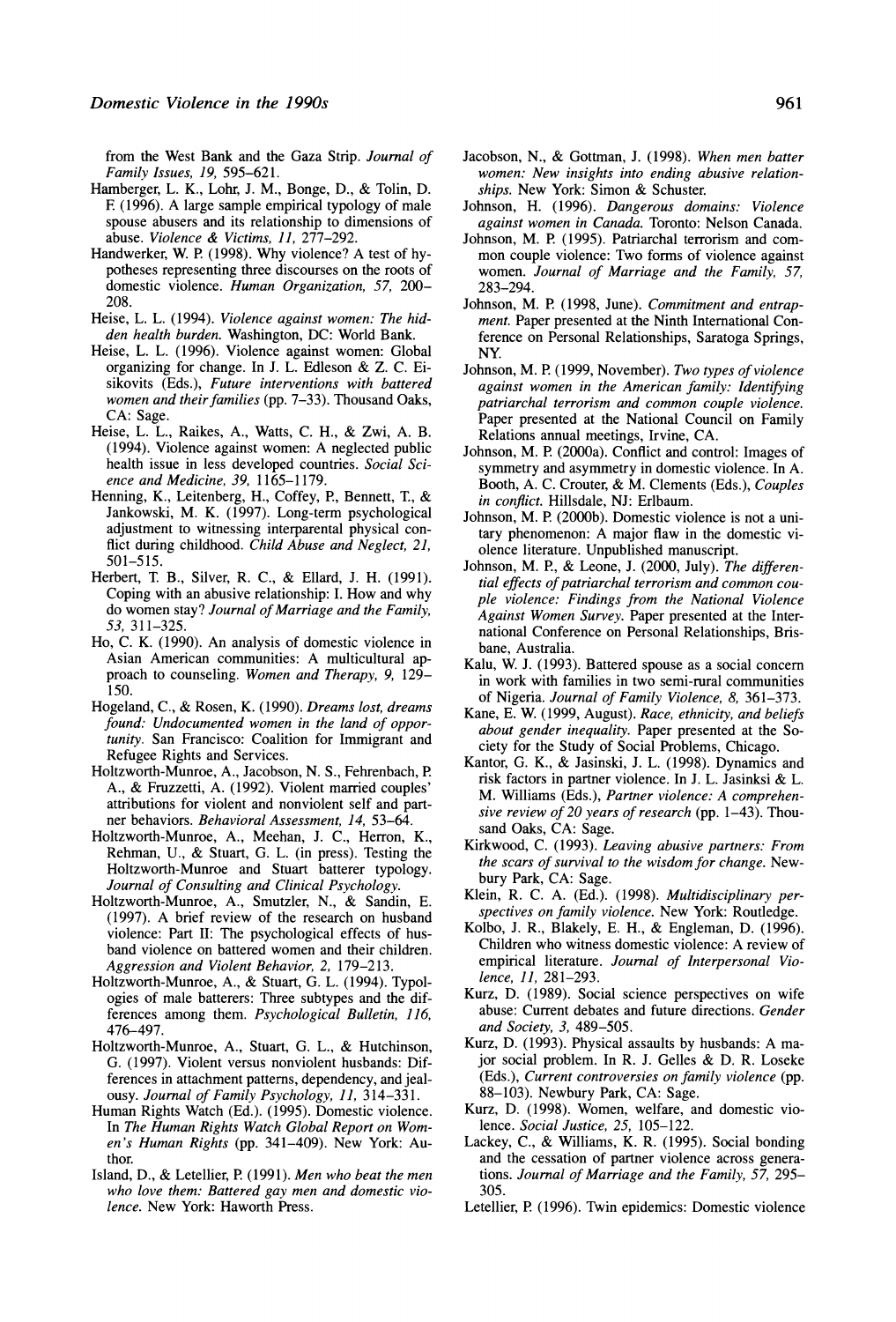**and HIV infection among gay and bisexual men. In C. M. Renzetti & C. H. Miley (Eds.), Violence in gay and lesbian domestic partnerships (pp. 69-81). New York: Harrington Park Press.** 

- **Levinson, D. (Ed.). (1989). Family violence in a crosscultural perspective. Newbury Park, CA: Sage.**
- **Lloyd, S. (1999). The effects of male violence on female employment. Violence Against Women, 5, 370- 392.**
- **Lloyd, S. A., & Emery, B. C. (2000). The dark side of courtship: Physical and sexual aggression. Thousand Oaks, CA: Sage.**
- **Lockheart, L. L. (1991). Spousal violence: A cross-racial perspective. In R. L. Hampton (Ed.), Black family violence (pp. 85-101). Lexington, MA: Lexington Books.**
- **Lupri, E., Grandin, E., & Brinkerhoff, M. B. (1994). Socioeconomic status and male violence in the Canadian home: A reexamination. Canadian Journal of Sociology, 19, 47-73.**
- **Macmillan, R., & Gartner, R. (1999). When she brings home the bacon: Labour-force participation and the risk of spousal violence against women. Journal of Marriage and the Family, 61, 947-958.**
- **Magdol, L., Moffitt, T. E., Caspi, A., & Silva, P. A. (1998). Hitting without a license: Testing explanations for differences in partner abuse between young adult daters and cohabitors. Journal of Marriage and the Family, 60, 41-55.**
- **Marsh, C. E. (1993). Sexual assault and domestic violence in the African American community. Western Journal of Black Studies, 17, 149-155.**
- **McEachern, D., Winkle, M. V., & Steiner, S. (1998). Domestic violence among the Navajo: A legacy of colonization. In E. A. Segal & K. M. Kilty (Eds.), Pressing issues of inequality and American Indian communities (pp. 31-46). New York: Haworth Press.**
- **McWilliams, M. (1998). Violence against women in societies under stress. In R. E. Dobash & R. P. Dobash (Eds.), Rethinking violence against women (pp. 11- 140). Thousand Oaks, CA: Sage.**
- **Merrill, G. S. (1996). Ruling the exceptions: Same-sex battering and domestic violence theory. In C. M. Renzetti & C. H. Miley (Eds.), Violence in gay and lesbian domestic partnerships (pp. 9-21). New York: Haworth Press.**
- **Milardo, R. M. (1998). Gender asymmetry in common couple violence. Personal Relationships, 5, 423-438.**
- **Miles-Doan, R. (1998). Violence between spouses and intimates: Does neighborhood context matter? Social Forces, 77, 623-645.**
- **Norton, I. M., & Manson, S. M. (1995). A silent minority: Battered American Indian women. Journal of Family Violence, 10, 307-318.**
- **Ofei-Aboagye, R. 0. (1994). Altering the strands of fabric: A preliminary look at domestic violence in Ghana. Signs, 19, 924-938.**
- **Ogle, R. S., Maier-Katkin, D., & Bernard, T. J. (1995). A theory of homicidal behavior among women. Criminology, 33, 173-193.**
- **Pence, E., & Paymar, M. (1993). Education groups for men who batter: The Duluth model. New York: Springer.**
- **Perilla, J. L., Bakerman, R., & Norris, E H. (1994). Culture and domestic violence: The ecology of abused Latinas. Violence & Victims, 9, 325-339.**
- **Renzetti, C. M. (1992). Violent betrayal: Partner abuse in lesbian relationships. Thousand Oaks, CA: Sage.**
- **Renzetti, C. M., & Miley, C. H. (1996). Violence in gay and lesbian domestic partnerships. New York: Haworth Press.**
- **Richie, B. (1996). Compelled to Crime: The gender entrapment of battered Black women. New York: Routledge.**
- **Richters, A. (1994). Women, culture and violence: a development, health and human rights issue. Leiden, The Netherlands: Women and Autonomy Centre.**
- **Riggs, D. S., & O'Leary, K. D. (1996). Aggression between heterosexual dating partners: An examination of a causal model of courtship aggression. Journal of Interpersonal Violence, 11, 519-540.**
- **Riggs, D. S., O'Leary, K. D., & Breslin, F. C. (1990). Multiple correlates of physical aggression in dating couples. Journal of Interpersonal Violence, 5, 61-73.**
- **Roberts, A. R. (1996). Battered women who kill: A comparative study of incarcerated participants with a community sample of battered women. Journal of Family Violence, 11, 291-304.**
- **Root, M. P. (1996). Women of color and traumatic stress in "domestic captivity": Gender and race as disempowering statuses. In A. J. Marsella & M. J. Friedman (Eds.), Ethnocultural aspects of posttraumatic stress disorder: Issues, Research, and Clinical Applications (pp. 363-387). Washington, DC: American Psychological Association.**
- **Rusbult, C. E., & Martz, J. M. (1995). Remaining in an abusive relationship: An investment model analysis of nonvoluntary dependence. Personality and Social Psychology Bulletin, 21, 558-571.**
- **Saunders, D. G. (1988). Wife abuse, husband abuse, or mutual combat? A feminist perspective on the empirical findings. In K. Yllo & M. Bograd (Eds.), Feminist perspectives on wife abuse (pp. 90-113). Newbury Park, CA: Sage.**
- **Saunders, D. G. (1996). Feminist-cognitive-behavioral and process-psychodynamic treatments for men who batter: Interactions of abuser traits and treatment model. Violence and Victims, 4, 393-414.**
- **Schuler, S. R., Hashemi, S. M., Riley, A. P., & Akhter, S. (1996). Credit programs, patriarchy and men's violence against women in rural Bangladesh. Social Science and Medicine, 43, 1729-1742.**
- **Sewall, R. P., Vasan, A., & Schuler, M. A. (Eds.). (1996). State responses to domestic violence: current status and needed improvements. Washington, DC: Institute for Women, Law & Development.**
- **Silvern, L., Karyl, J., Waelde, L., Hodges, W., & Starek, J. (1995). Retrospective reports of parental partner abuse: Relationships to depression, trauma symptoms and self-esteem among college students. Journal of Family Violence, 10, 177-202.**
- **Simons, R. L., Lin, K.-H., & Gordon, L. C. (1998). Socialization in the family of origin and male dating violence: A prospective study. Journal of Marriage and the Family, 60, 467-478.**
- **Song, Y. (1996). Battered women in Korean immigrant families: The silent scream. New York: Garland.**
- **Sorenson, S. B. (1996). Violence against women: Examining ethnic differences and commonalities. Evaluation Review, 20, 123-145.**
- **Sorenson, S. B., & Telles, C. A. (1991). Self-reports of spousal violence in a Mexican American and a non-**